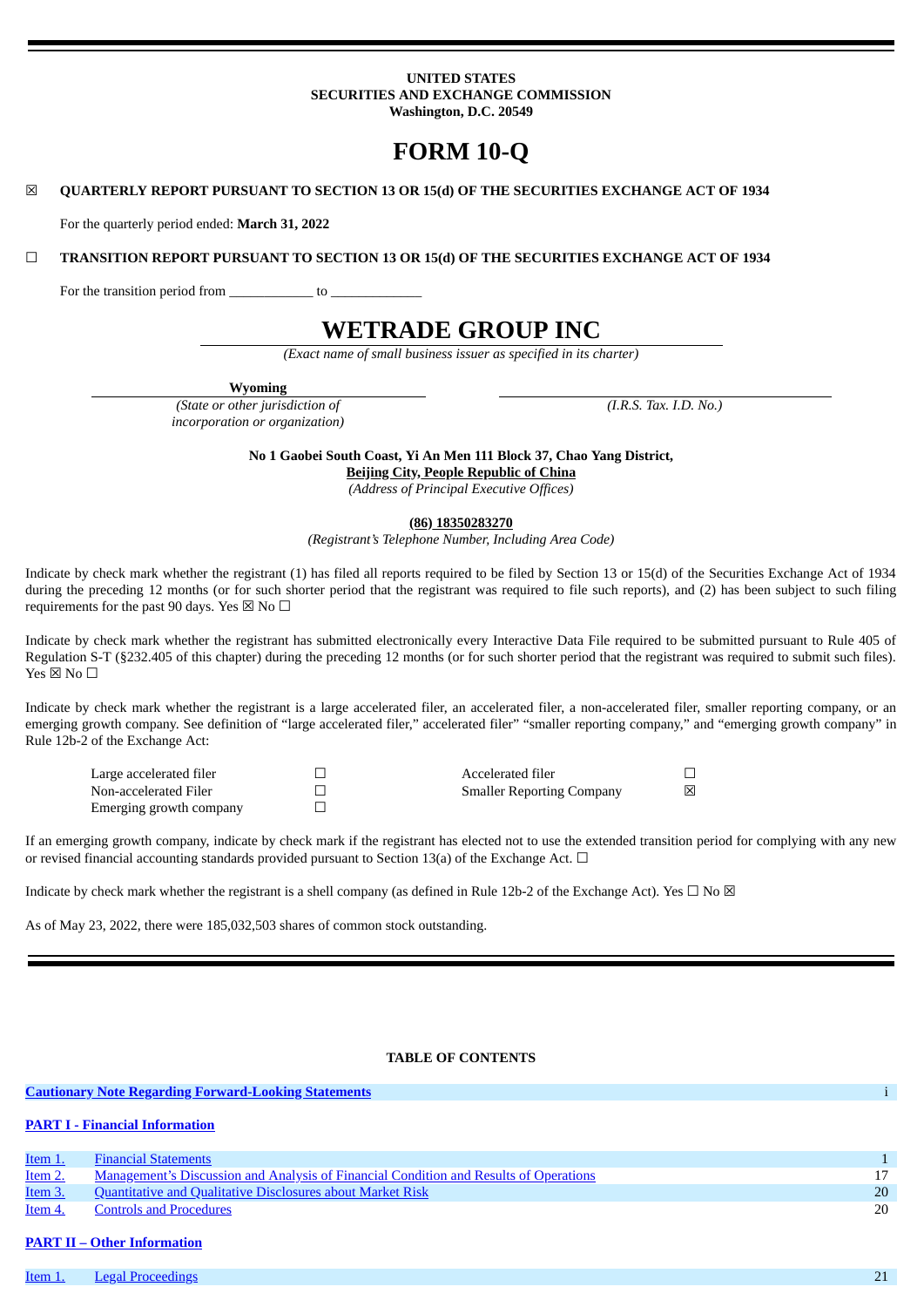| <u>Item 1A.</u>   | <b>Risk Factors</b>                                                | 21 |
|-------------------|--------------------------------------------------------------------|----|
| Item 2.           | <b>Unregistered Sales of Equity Securities And Use Of Proceeds</b> | 21 |
| Item 3.           | Defaults Upon Senior Securities                                    | 21 |
| Item 4.           | <b>Mine Safety Disclosures</b>                                     | 21 |
| Item 5.           | Other information                                                  | 21 |
| Item 6.           | <b>Exhibits</b>                                                    | 22 |
|                   |                                                                    |    |
| <b>Signatures</b> |                                                                    | 23 |
|                   |                                                                    |    |
|                   |                                                                    |    |

*Table of [Contents](#page-0-0)*

## **CAUTIONARY NOTE REGARDING FORWARD-LOOKING STATEMENTS**

This report contains forward-looking statements within the meaning of Section 27A of the Securities Act of 1933, as amended, (the "Securities Act") and Section 21E of the Securities Exchange Act of 1934, as amended, (the "Exchange Act"). These forward-looking statements are generally located in the material set forth under the heading "Management's Discussion and Analysis of Financial Condition and Results of Operations" but may be found in other locations as well. These forward-looking statements are subject to risks and uncertainties and other factors that may cause our actual results, performance or achievements to be materially different from the results, performance or achievements expressed or implied by the forward-looking statements. You should not unduly rely on these statements.

We identify forward-looking statements by use of terms such as "may," "will," "expect," "anticipate," "estimate," "hope," "plan," "believe," "predict," "envision," "intend," "will," "continue," "potential," "should," "confident," "could" and similar words and expressions, although some forwardlooking statements may be expressed differently. You should be aware that our actual results could differ materially from those contained in the forwardlooking statements.

Forward-looking statements are based on information available at the time the statements are made and involve known and unknown risks, uncertainties and other factors that may cause our results, levels of activity, performance or achievements to be materially different from the information expressed or implied by the forward-looking statements in this report. These factors include, among others:

- our ability to execute on our growth strategies;
- our ability to find manufacturing partners on favorable terms;
- declines in general economic conditions in the markets where we may compete;
- our anticipated needs for working capital; and

Where we express an expectation or belief as to future events or results, such expectation or belief is expressed in good faith and believed to have a reasonable basis.

Forward-looking statements speak only as of the date of this report or the date of any document incorporated by reference in this report. Except to the extent required by applicable law or regulation, we do not undertake any obligation to update forward-looking statements to reflect events or circumstances after the date of this report or to reflect the occurrence of unanticipated events.

i

*Table of [Contents](#page-0-0)*

## <span id="page-1-0"></span>**PART I – FINANCIAL INFORMATION**

<span id="page-1-1"></span>**Item 1. Financial Statements**

## **WETRADE GROUP INC CONDENSED CONSOLIDATED BALANCE SHEETS (UNAUDITED)**

| (All amounts shown in U.S. Dollars) | March 31.<br>2022 |    | December 31,<br>2021 |
|-------------------------------------|-------------------|----|----------------------|
| <b>ASSETS</b>                       |                   |    |                      |
| Current assets:                     |                   |    |                      |
| Cash and cash equivalents           | \$<br>7,568,537   | S. | 616,593              |
| Accounts receivables                | 958,797           |    | 5,627,463            |
| Account receivable- related party   | 36,083            |    | 3,603,402            |
| Note receivable                     | 3,669,872         |    | 3,798,130            |
| Other receivables                   | 136,590           |    | 30,147               |
| Prepayments                         | 4,088,448         |    | 2,760,658            |
| <b>Total current assets</b>         | 16,458,327        |    | 16,436,393           |
| Non current assets:                 |                   |    |                      |
| Property and equipment, net         | 1,106,927         |    | 395,353              |
| Right of use assets                 | 2,189,390         |    | 2,328,950            |
| Intangible asset, net               | 36,255            |    | 37,765               |
|                                     |                   |    |                      |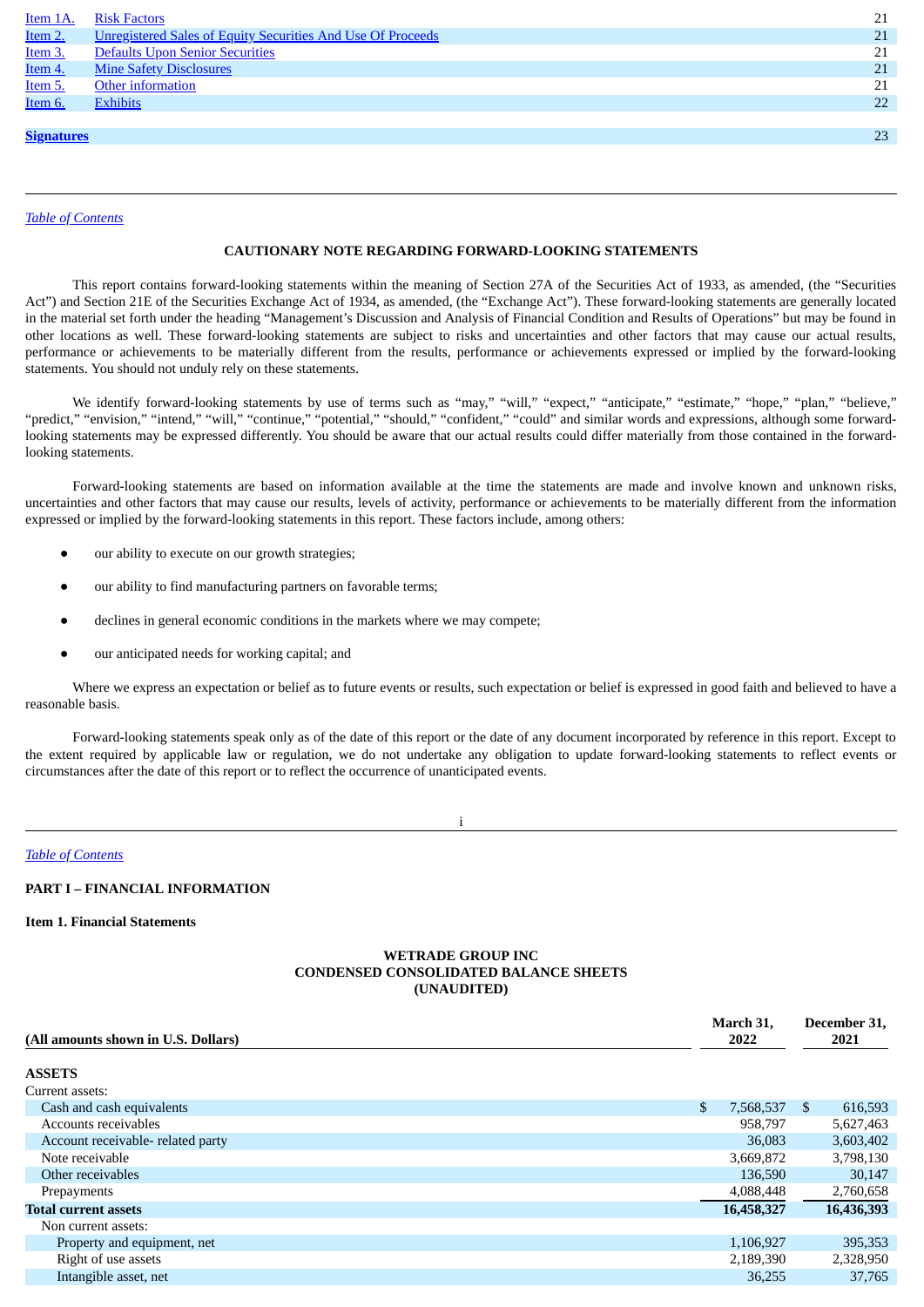| <b>Total assets:</b>     | 20,063,610 | 19,470,524 |
|--------------------------|------------|------------|
| Total non-current assets | 3,605,283  | 3,034,131  |
| Rental deposit           | 272.711    | 272,063    |
|                          |            |            |

# **LIABILITIES AND STOCKHOLDERS' EQUITY**

| Current liabilities:             |           |           |
|----------------------------------|-----------|-----------|
| Account payables                 | 44,418    | 7,710     |
| Account payables-related parties | 189,688   | 54,436    |
| Accrued expenses                 | 98,639    | 217,073   |
| Tax payables                     | 843.288   | 711,841   |
| Amount due to related parties    | 1,009,298 | 1,105,532 |
| Lease liabilities, current       | 616.698   | 596,098   |
| Other payables                   | 367,670   | 306,270   |
|                                  |           |           |
| Total current liabilities        | 3,169,699 | 2,998,960 |
|                                  |           |           |
| Lease liabilities, non-current   | 1,769,144 | 1,942,242 |
| <b>Total liabilities</b>         | 4,938,843 | 4,941,202 |
|                                  |           |           |

Stockholders' equity:

| Common stock; \$0.00 per share par value; 305,451,498 issued and outstanding at March 31, 2022 and 305,451,498 |            |                  |
|----------------------------------------------------------------------------------------------------------------|------------|------------------|
| issued and outstanding at December 31, 2021 respectively                                                       |            |                  |
| Additional paid in capital                                                                                     | 6.197.520  | 6,197,520        |
| Accumulated other comprehensive income                                                                         | 933.087    | 898,497          |
| Retained earning                                                                                               | 7.994.160  | 7,433,305        |
| Total Stockholders' equity                                                                                     | 15,124,767 | 14,529,322       |
|                                                                                                                |            |                  |
| Total Liabilities and stockholders' equity                                                                     | 20.063.610 | 19,470,524<br>S. |

*The accompanying notes are an integral part of these unaudited condensed consolidated financial statements.*

1

*Table of [Contents](#page-0-0)*

## **WETRADE GROUP INC CONDENSED CONSOLIDATED STATEMENTS OF OPERATIONS (Unaudited)**

| <b>Revenue:</b>                | <b>Three Months</b><br>ended<br>March 31<br>2022 |    | <b>Three Months</b><br>ended<br>March 31<br>2021 |
|--------------------------------|--------------------------------------------------|----|--------------------------------------------------|
| Service revenue, related party | \$<br>158,518                                    | -S |                                                  |
| Service revenue                | 2,078,335                                        |    | 2,780,923                                        |
| Total service revenue          | 2,236,853                                        |    | 2,780,923                                        |
| Cost of revenue                | (789, 188)                                       |    | (146, 308)                                       |
| <b>Gross profit</b>            | 1,447,665                                        |    | 2,634,615                                        |
|                                |                                                  |    |                                                  |

## **Operating expenses:**

| <b>General and Administrative</b>                                 | 805,268                 |      | 1,889,190         |
|-------------------------------------------------------------------|-------------------------|------|-------------------|
| <b>Operations profit</b>                                          | 642,397                 |      | 745,425           |
| Other revenue                                                     | 48,283                  |      | 83,515            |
| Net Profit before income tax                                      | 690,680                 |      | 828,940           |
| Income tax expense                                                | 129,825                 |      | 176,856           |
| Net income attributable to non controlling interest               | 560,855                 |      | 652,084           |
| Other comprehensive income                                        |                         |      |                   |
| Foreign currency translation adjustment                           | 34,590                  |      | (51, 933)         |
| <b>Total comprehensive income</b>                                 | \$<br>595,445           |      | 600,151           |
|                                                                   |                         |      |                   |
| <b>Basic and diluted net income per share:</b>                    | \$<br>0.00 <sub>1</sub> | - \$ | 0.00 <sub>1</sub> |
|                                                                   |                         |      |                   |
| Weighted average number of shares outstanding; basic and diluted* | 305.451.498             |      | 305.451.498       |

\*Share and per share amounts have been retroactively adjusted to reflect the increased number of shares resulting from a 1:3 stock split.

*The accompanying notes are an integral part of these unaudited condensed consolidated financial statements.*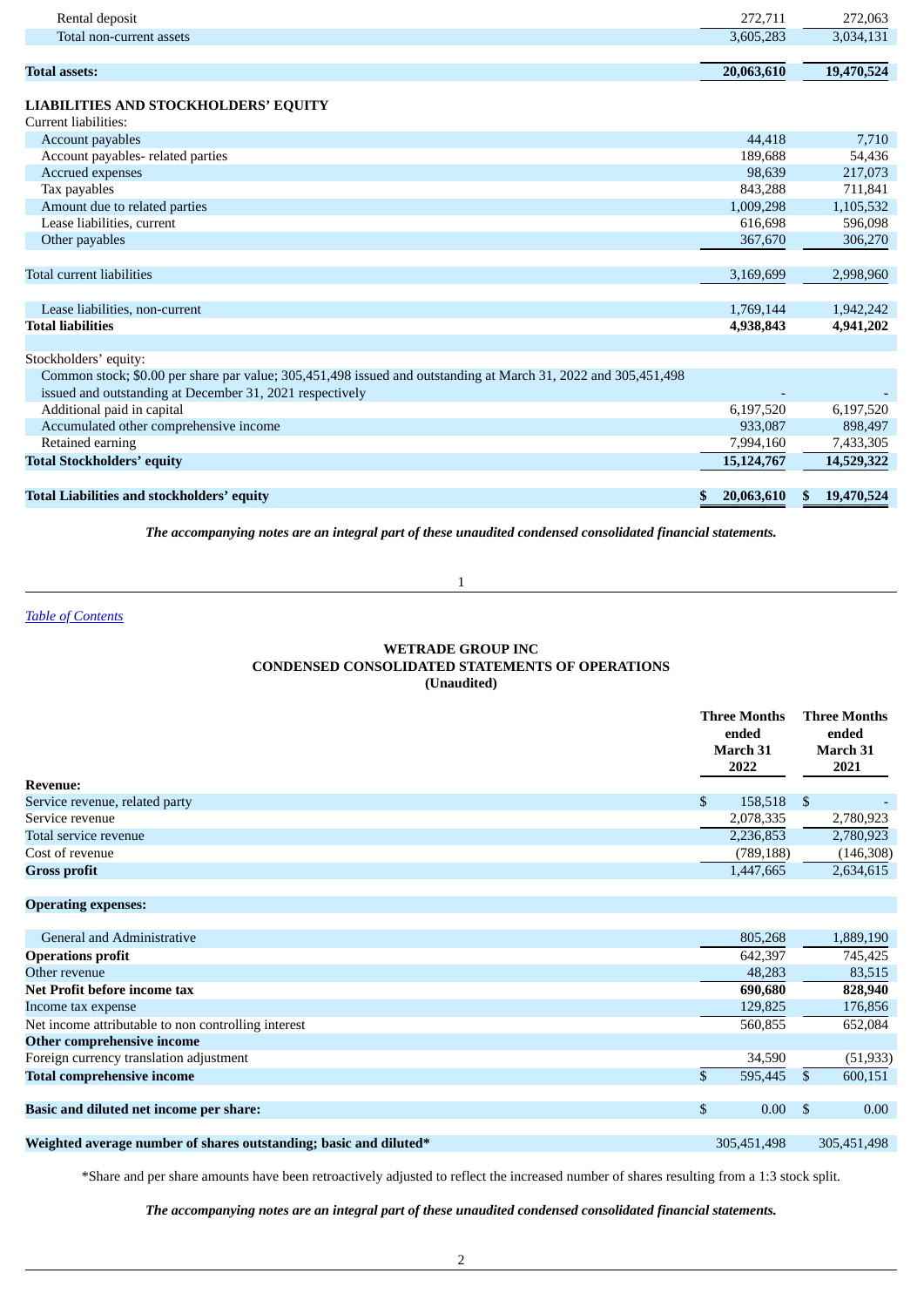## **WETRADE GROUP INC CONDENSED STATEMENTS OF CASH FLOWS (UNAUDITED)**

|                                                             | For the<br>Period<br>March 31,<br>2022 | <b>From the</b><br>period<br>March 31,<br>2021 |
|-------------------------------------------------------------|----------------------------------------|------------------------------------------------|
|                                                             | (unaudited)                            | (unaudited)                                    |
| <b>Cash flows from operating activities:</b><br>Net income  | 560,855                                | 652,084                                        |
| Amortization of intangible asset                            | 1,618                                  | 3,084                                          |
| Depreciation                                                | 12,793                                 |                                                |
|                                                             |                                        |                                                |
| <b>Changes in operating assets and liabilities:</b>         |                                        |                                                |
| Accounts receivables                                        | 4,684,770                              | (284,056)                                      |
| Account receivable- related party                           | 3,577,964                              |                                                |
| Other receivables                                           | (106, 434)                             | (615)                                          |
| Prepayments                                                 | (1,232,000)                            | (1,272,083)                                    |
| Accounts payables                                           | (107, 343)                             | 668,159                                        |
| Accrued expenses                                            | (148, 822)                             | 254,206                                        |
| Right of use assets                                         | 145,188                                | 133,224                                        |
| <b>Lease liabilities</b>                                    | (158, 632)                             | (135, 835)                                     |
| Tax payables                                                | 129,826                                | (578, 814)                                     |
| Other payables                                              | 60,707                                 |                                                |
| Net cash flows provided by/ (used in) operating activities: | 7,420,490                              | (560, 646)                                     |
| <b>Cash flow from investing activities:</b>                 |                                        |                                                |
| Leasehold improvements                                      | (723, 420)                             |                                                |
| Net cash used in investing activities:                      | (723, 420)                             |                                                |
| <b>Cash flow from financing activities:</b>                 |                                        |                                                |
| Proceeds from/ (repayment) of note receivable               | 137,008                                | (1,444,683)                                    |
| Proceeds from related parties loan                          | 122,832                                | 36,000                                         |
| Net cash flows provided by/ (used in) financing activities: | 259,840                                | (1,408,683)                                    |
| Effect of exchange rate changes on cash                     | (4,966)                                | 1,666                                          |
| Change in cash and cash equivalents:                        | 6,951,944                              | (1,967,663)                                    |
| Cash and cash equivalents, beginning of period              | 616,593                                | 4,640,603                                      |
| Cash and cash equivalents, end of period                    | 7,568,537                              | 2,672,940                                      |
| <b>Supplemental cash flow information:</b>                  |                                        |                                                |
| Cash paid for interest                                      |                                        |                                                |
| Cash paid for taxes                                         |                                        | 553,195                                        |

*The accompanying notes are an integral part of these unaudited condensed consolidated financial statements.*

3

*Table of [Contents](#page-0-0)*

## **WETRADE GROUP INC AND SUBSIDIARY Condensed Consolidated Statement of Changes in Stockholders' Equity (unaudited)** *Period Ended March 31, 2022 and 2021*

**Three months ended March 31, 2022**

|                                         |               |                          |                          |                 |                 | <b>Accumulated</b> | <b>Total</b>  |
|-----------------------------------------|---------------|--------------------------|--------------------------|-----------------|-----------------|--------------------|---------------|
|                                         |               |                          | <b>Additional</b>        | <b>Share to</b> | <b>Retained</b> | Other              | Shareholder   |
|                                         | Common Stock  |                          | Paid in                  | be              | <b>Earnings</b> | comprehensive      | <b>Equity</b> |
|                                         | <b>Shares</b> | Amount                   | Capital                  | issued          |                 | income             |               |
| Balance as of December 31, 2021         | 305,451,498   |                          | \$6,197,520              |                 | \$7,433,305     | 898.497            | \$14,529,322  |
| Foreign currency translation adjustment |               |                          | $\overline{\phantom{0}}$ |                 |                 | 34.590             | 34,590        |
| Net income for the period               |               |                          |                          |                 | 560,855         |                    | 560,855       |
| Balance as of March 31, 2022            | 305,451,498   | $\overline{\phantom{a}}$ | \$6,197,520              |                 | \$7,994,160     | 933,087            | \$15,124,767  |

## **Three months ended March 31, 2021**

| <b>Common Stock</b> | Additional | Share to | <b>Retained</b> | Accumulated | Total       |
|---------------------|------------|----------|-----------------|-------------|-------------|
|                     | Paid in    | be       | Earnings        |             | Shareholder |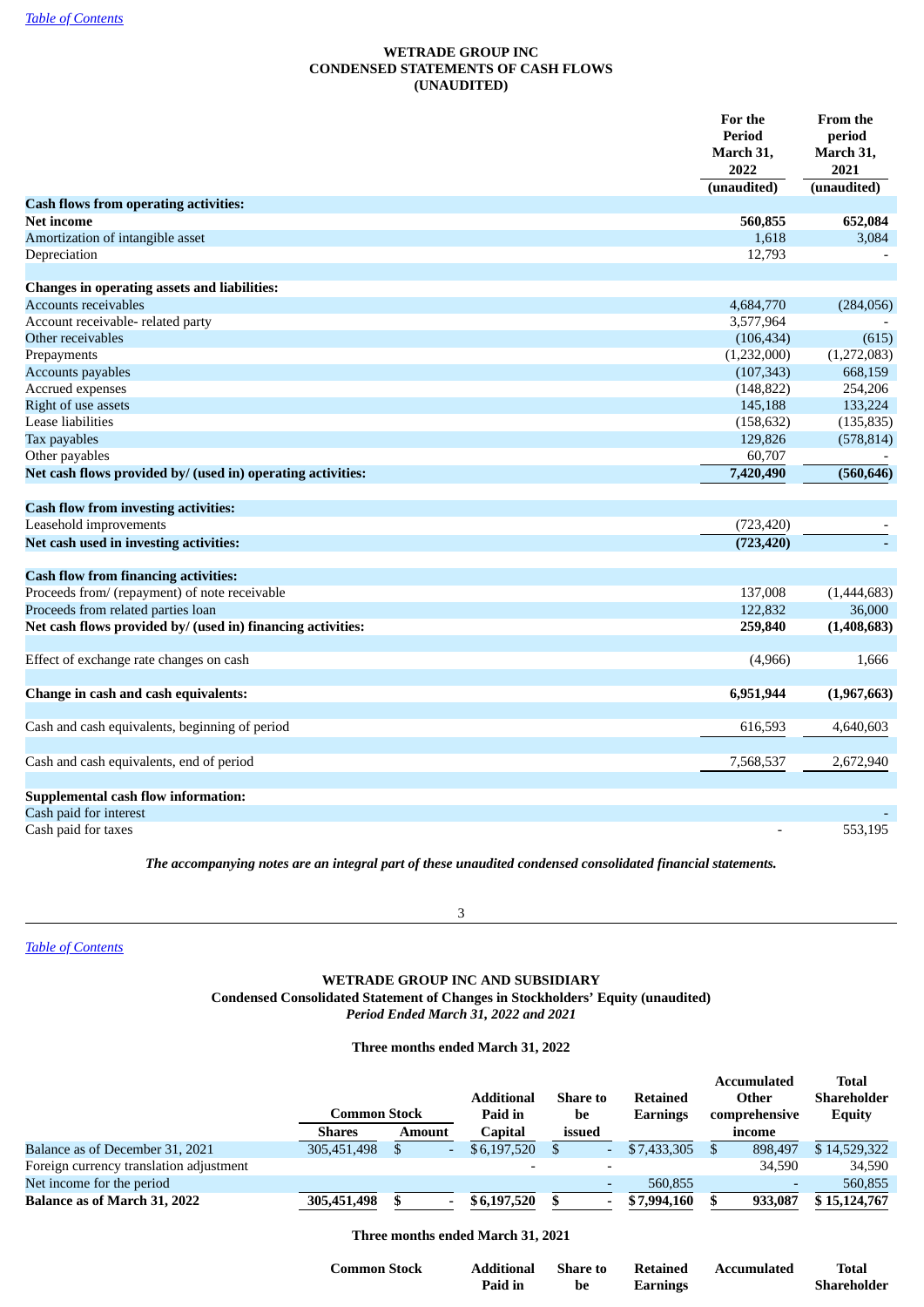|                                         |                          |        |             |                |             | Other         | Equity    |
|-----------------------------------------|--------------------------|--------|-------------|----------------|-------------|---------------|-----------|
|                                         |                          |        |             |                |             | comprehensive |           |
|                                         | Shares*                  | Amount | Capital     | issued         |             | income        |           |
| Balance as of December 31, 2020         | 305,451,498              |        | \$6,057,520 |                | \$2,257,630 | 578.735       | 8,893,885 |
| Foreign currency translation adjustment |                          |        |             |                |             | (51, 933)     | (51, 933) |
| Net income for the period               | $\overline{\phantom{0}}$ |        |             | $\overline{a}$ | 652,084     | $\sim$        | 652,084   |
| Balance as of March 31, 2021            | 305,451,498              |        | \$6,057,520 |                | \$2,909,714 | 526,802       | 9,494,036 |

\*Share and per share amounts have been retroactively adjusted to reflect the increased number of shares resulting from a 1:3 stock split.

#### *The accompanying notes are an integral part of these unaudited condensed consolidated* f*inancial statements.*

4

*Table of [Contents](#page-0-0)*

## **Wetrade Group Inc Notes to Condensed Consolidated Financial Statements For the Three Months Ended March 31, 2022** (Unaudited)

#### **NOTE 1** – **NATURE OF BUSINESS**

#### **Organization**

WeTrade Group, Inc was incorporated in the State of Wyoming on March 28, 2019 and is in the business of providing technical services and solutions via its social e-commerce platform. We are committed to providing an international cloud-based intelligence system and independently developed a microbusiness cloud intelligence system called the "YCloud." Our goal is to provide technical and auto-billing management services to micro-business online stores in China through big data analytics, machine learning mechanisms, social network recommendations, and multi-channel data analysis.

We provide technology services to both individual and corporate users. We provide access to "YCloud" to our customers, which are Zhuozhou Weijiafu Information Technology Limited ("Weijiafu"), a PRC technology company, which then provide "YCloud" services to individual and corporate microbusiness owners, Changtongfu Technology (Hainan) Co Limited ("Changtongfu"), a PRC technology company, which then provide "YCloud" services to individual and corporate business owners in the hotel and travel industries.

The market individual micro-business owners represents a potential of 330 million users by the year of 2023. (Source: iResrarch. http://xueqiu.com/8455183447/172404679?sharetime=2,2/22/2021). YCloud serves corporate users in multiple industries, including Yuetao Group, Zhiding, Lvyue, Yuebei, Yuedian, Coke GO, and Zhongyanshangyue. We conduct business operations in mainland China and have established trial operations in Hong Kong. We expect to utilize the YCloud system to establish a global strategic cooperation with various social media platforms.

The main functions of the YCloud system are to manage users' marketing relationships, CPS commission profit management, multi-channel data statistics, AI fission and management, and improved supply chain systems.

Currently, YCloud serves the micro business industry. We expect to expand the application of YCloud to tourism, hospitality, livestreaming and short video, medical beauty and traditional retail industries.

## **Recent Business Developments**

In first Quarter 2022, the Company has entered YCloud system service agreements with three new customers as follows:

Beijing Yidong Linglong Cultural Media Co., Ltd. ("Beijing Yidong"), a PRC media and internet company that provides comprehensive high-quality digital contents, cultural and arts exchange activities for users.

Beijing Maitu International Travel Agency Co., Ltd ("Maitu International"), a PRC company that has been engaged in outbound tourism business since May 2008. Maitu is also a leading tourism company in South Korea, Japan and China.

Beijing Youth Travel Service Co., Ltd ("Beijing Youth Travel") is an international travel agency approved by the National Tourism Administration and subordinate to the Beijing Municipal Tourism Administration. Beijing Youth Travel is a cross-regional comprehensive tourism enterprise group with more than 70 chain stores, and it integrates services in outbound tourism, inbound tourism, domestic tourism, tourism fleet, taxi, real estate, catering, consulting services, advertising, culture and entertainment.

#### *Table of [Contents](#page-0-0)*

## **Our Business**

We have utilized digitalization, electronic management, electronic data exchange, big data analysis, AI fission technology, revenue management and other technologies to build a strong coordination effect. We believe that our cloud technology enables us to develop a highly functional platform for microbusiness users in China. We have optimized our product using the tools and platforms best suited to serve our customers and developed YCloud.

We believe that YCloud is the first global micro-business cloud intelligent internationalization system. It conducts multi-channel data analysis through the learning of big data and social recommendation relationships. It also provides users with AI fission and management systems and supply chain systems in order to reach a wider range of user groups. YCloud has four main functions and competitive advantages as follows: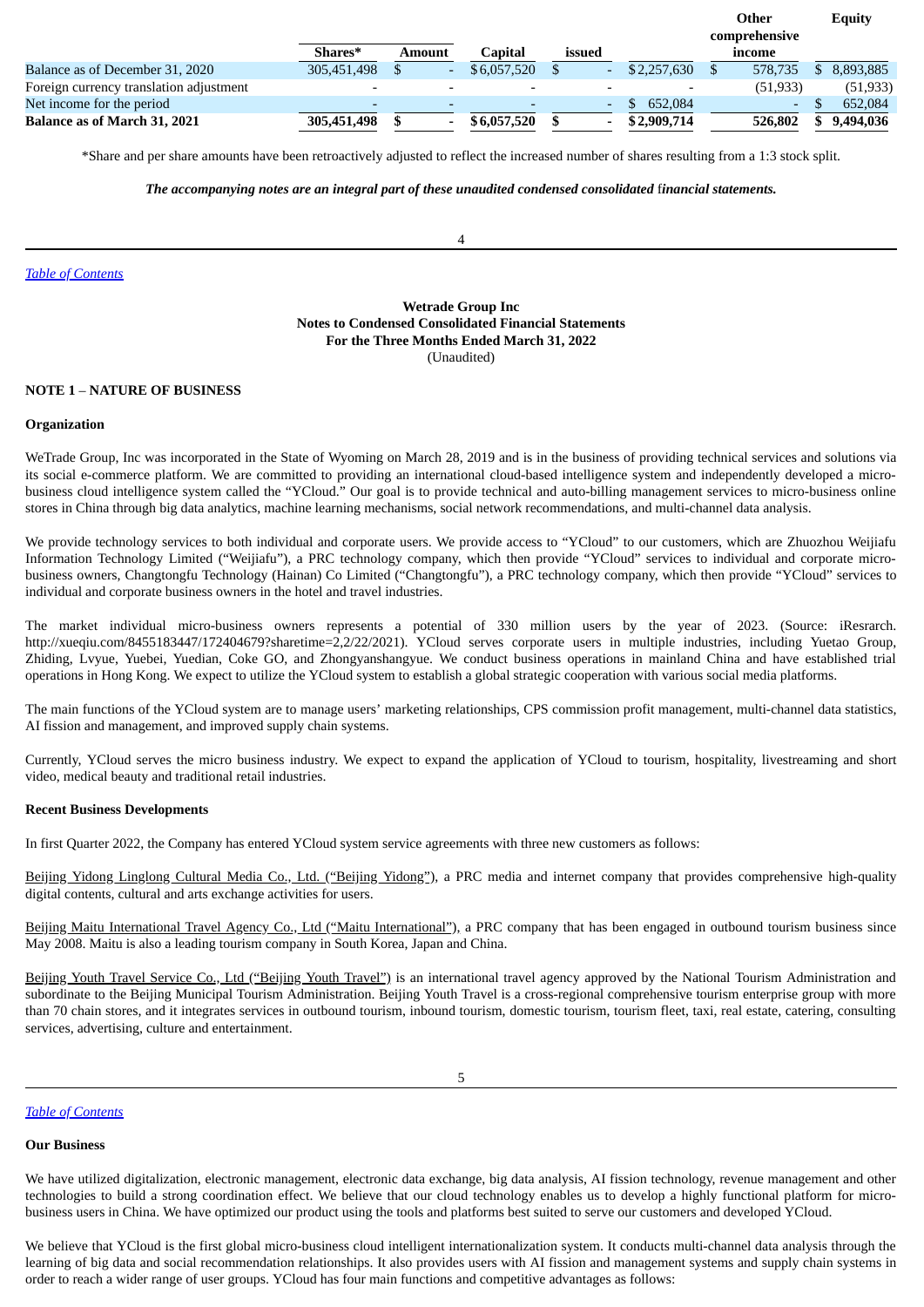Multiple integrated payment methods and payment analytics: the YCloud system provides micro-businesses and hotel owners with multiple payment methods such as Alipay, WeChat, and UnionPay. The total order amount is directly entered into the platform to collect funds in separate accounts. Using YCloud's technology support, the micro-business owners offer multiple channels of payments to their customers, including Alipay, WeChat, and UnionPay. Meanwhile, YCloud assigns a bar code to merchandises that purchasers can then scan to pay, allowing purchasers to make payments both online and offline. This proprietary payment technology allows our customers to reduce labor costs and error rates, thus significantly improving data analysis.

- · Single-scenario payment function: although micro-business owners are provided with a multi-method payment function for their consumers through the YCloud system, micro-business owners only have a single sales channel to display. The revenue of each sale is divided by commissions, and the cost is allocated to suppliers and the handling fee to the YCloud system. The remaining balance goes to microbusiness owners.
- · Multi-scenario payment function: micro-business owners have multiple sales channels to display and numerous channels to perform revenue sharing and profit consolidation functions. After various products are sold through different channels, the cost will be allocated to suppliers and the handling fee to the YCloud system. The remaining balance will be combined and goes to micro-business owners.

During the year 2020, due to the impact of the COVID-19 outbreak, many companies, including businesses traditionally operating offline, from a wide range of industries, such as tourism, catering, entertainment or retail, have opted for a micro-business model to build sales channels through online social platforms and expand business opportunities. As a result of the COVID-19 outbreak, consumer demand shifted, which forced business owners to expand to new markets and be present on multiple social platforms. Through continuous research on the micro-business industry, and its understanding of the relationship between people and social relationships on social platforms, YCloud develops new technology designed to meet the ever changing demand of micro-business owners across all industries

Team management: the YCloud system utilizes user marketing relationship tracking and CPS commission revenue management tools.

AI fission and management: using intelligent robots to analyze user behavior, data sharing, purchase history, and other data, the YCloud system provides tailored recommendations and displays. For example, the YCloud system connects users' behavior across multiple apps and platforms and makes automatic recommendations based on its analysis.

Supply chain system integration: the YCloud system applies cross-platform resource integration technology. The integration allows the multi-channel output of high-quality products and creates a seamless connection between suppliers and customers. The YCloud provides a complete supply chain system integrating supply, sales, finance, and service.

The following diagram sets forth the structure of the Company as of the date of this Current Report:

Our business and corporate address in the United States is 1621 Central Ave, Cheyenne, WY 82001 Our telephone number is +86-13795206876 and our registered agent for service of process is Wyoming Registered Agent, 1621 Central Ave, Cheyenne, WY 82001. Our fiscal year end is December 31. Our Chinese business and corporate address is No. 18, Kechuang 10th Street, Beijing Economic and Technological Development Zone, Beijing, People Republic of China. The Chinese address is where our management is located.

## **NOTE 2 – SUMMARY OF SIGNIFICANT ACCOUNTING POLICIES**

## **Basis of preparation of financial statements**

The consolidated financial statements have been prepared in accordance with generally accepted accounting principles in the United States of America ("GAAP"). The consolidated financial statements include the financial statements of the Company and its subsidiaries. All significant inter-company transactions and balances have been eliminated in consolidation.

The condensed consolidated financial statements of the Company as of and for the three months ended March 31, 2022 and 2021 are unaudited. In the opinion of management, all adjustments (including normal recurring adjustments) that have been made are necessary to fairly present the financial position of the Company as of March 31, 2022, the results of its operations for the three months ended March 31, 2022 and 2021, and its cash flows for the three months ended March 31, 2022 and 2021. Operating results for the quarterly periods presented are not necessarily indicative of the results to be expected for a full fiscal year. Certain prior period amounts in the consolidated financial statements and accompanying notes have been reclassified to conform to the current period's presentation. The balance sheet as of December 31, 2021 has been derived from the Company's audited financial statements included in the Form 10-K for the year ended December 31, 2021.

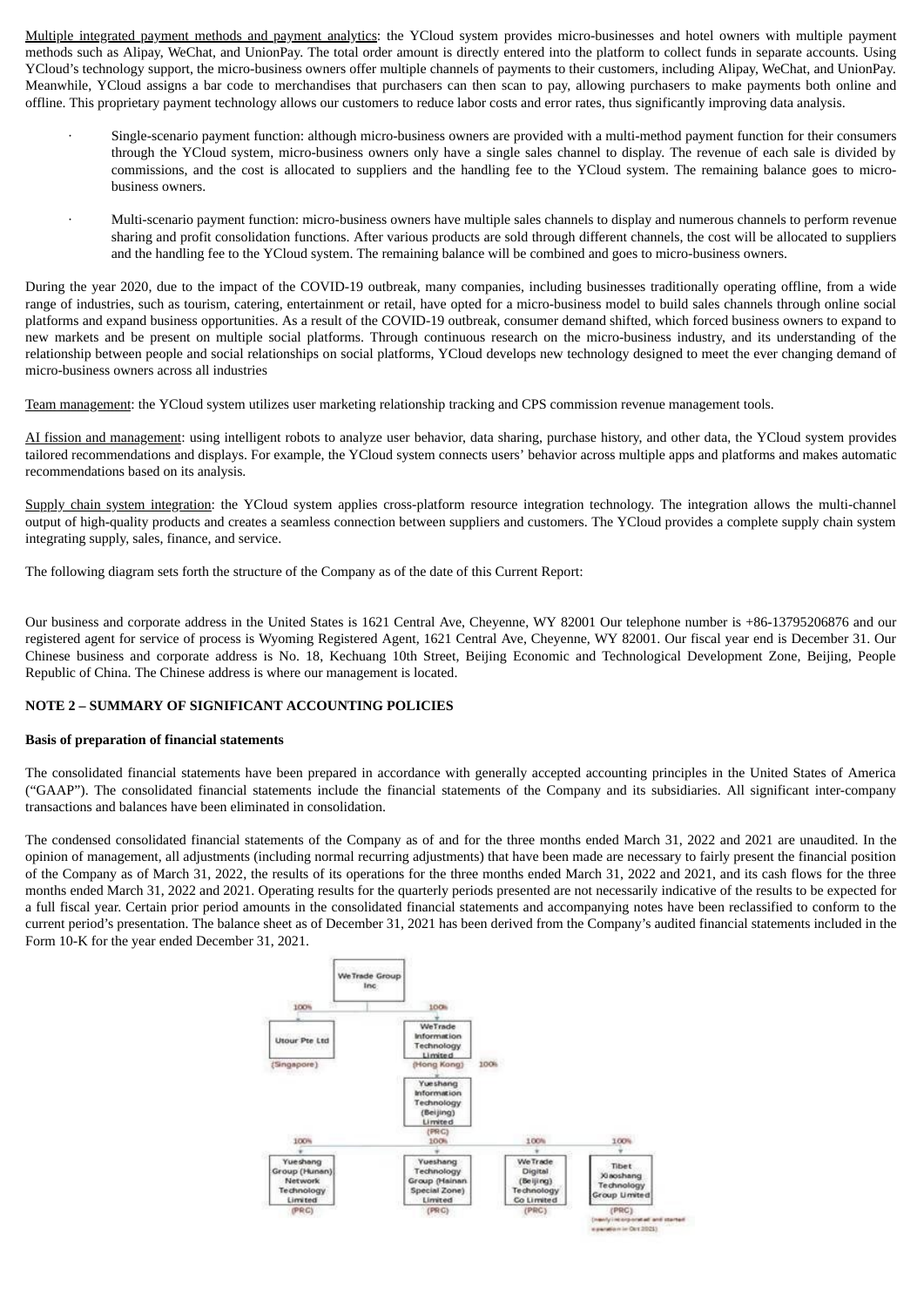The statements and related notes have been prepared pursuant to the rules and regulations of the Securities and Exchange Commission (the "SEC"). Accordingly, certain information and footnote disclosures normally included in financial statements prepared in accordance with U.S. GAAP have been omitted pursuant to such rules and regulations. These financial statements should be read in conjunction with the financial statements and other information included in the Company's Annual Report on Form 10-K as filed with the SEC for the fiscal year ended December 31, 2021.

As of March 31, 2022, the details of the consolidating subsidiaries are as follows:

|                                                                                          | <b>Place of</b>  | <b>Attributable</b><br>equity |
|------------------------------------------------------------------------------------------|------------------|-------------------------------|
| <b>Name of Company</b>                                                                   | incorporation    | interest %                    |
| Utour Pte Ltd                                                                            | Singapore        | 100%                          |
|                                                                                          |                  |                               |
| WeTrade Information Technology Limited ("WITL")                                          | <b>Hong Kong</b> | 100%                          |
|                                                                                          |                  |                               |
| Yueshang Information Technology (Beijing) Co., Ltd. ("YITB")                             | P.R.C.           | 100%                          |
| Yueshang Group Network (Hunan) Co., Limited ("Yueshang Hunan")                           | P.R.C            | 100%                          |
| Yueshang Technology Group (Hainan Special Economic Zone) Co. Limited ("Yueshang Hainan") | P.R.C            | 100%                          |
| WeTrade Digital (Beijing) Technology Co Limited                                          | P.R.C            |                               |
| (f/k/a XiaoShang Technology Beijing Co Limited)                                          |                  | 100%                          |
| Tibet Xiaoshang Technology Group Limited                                                 | P.R.C            | 100%                          |
|                                                                                          |                  |                               |

#### **Nature of Operations**

WeTrade Group Inc. (the "Company" or "We' or "Us") is a Wyoming corporation incorporated on March 28, 2019. The Company is an investment holding company that formed as a Wyoming corporation to use as a vehicle for raising equity outside the US.

As of March 31, 2022, the nature operation of its subsidiaries are as follows:

|                                                                | Place of      | Nature of                                                 |
|----------------------------------------------------------------|---------------|-----------------------------------------------------------|
| <b>Name of Company</b>                                         | incorporation | operation                                                 |
| Utour Pte Ltd                                                  | Singapore     | Investment holding company                                |
|                                                                |               |                                                           |
| WeTrade Information Technology Limited ("WITL")                | Hong Kong     | Investment holding company                                |
|                                                                |               |                                                           |
|                                                                |               | Providing of social e-commerce services, technical system |
| Yueshang Information Technology (Beijing) Co., Ltd. ("YITB")   | P.R.C.        | support and services                                      |
|                                                                |               | Providing of social e-commerce services, technical system |
| Yueshang Group Network (Hunan) Co., Limited ("Yueshang Hunan") | P.R.C         | support and services                                      |
| Yueshang Technology Group (Hainan Special Economic Zone) Co.   |               | Providing of social e-commerce services, technical system |
| Limited ("Yueshang Hainan")                                    | P.R.C         | support and services                                      |
| WeTrade Digital (Beijing) Technology Co Limited                |               | Providing of social e-commerce services, technical system |
| (FKA: XiaoShang Technology Beijing Co Limited)                 | P.R.C         | support and services                                      |
|                                                                |               | Providing of social e-commerce services, technical system |
| Tibet Xiaoshang Technology Group Limited                       | P.R.C         | support and services.                                     |
|                                                                |               |                                                           |
|                                                                |               |                                                           |
|                                                                |               |                                                           |

#### *Table of [Contents](#page-0-0)*

#### **COVID-19 outbreak**

In March 2020 the World Health Organization declared coronavirus COVID-19 a global pandemic. The COVID-19 pandemic has negatively impacted the global economy, workforces, customers, and created significant volatility and disruption of financial markets. It has also disrupted the normal operations of many businesses, including ours. This outbreak could decrease spending, adversely affect demand for our services and harm our business and results of operations. It is not possible for us to predict the duration or magnitude of the adverse results of the outbreak and its effects on our business or results of operations at this time.

## **Revenue recognition**

The Company follows the guidance of Accounting Standards Codification (ASC) 606, *Revenue from Contracts*. ASC 606 creates a five-step model that requires entities to exercise judgment when considering the terms of contracts, which includes (1) identifying the contracts or agreements with a customer, (2) identifying our performance obligations in the contract or agreement, (3) determining the transaction price, (4) allocating the transaction price to the separate performance obligations, and (5) recognizing revenue as each performance obligation is satisfied. The Company only applies the five-step model to contracts when it is probable that the Company will collect the consideration it is entitled to in exchange for the services it transfers to its clients.

#### **Cash and Cash Equivalents**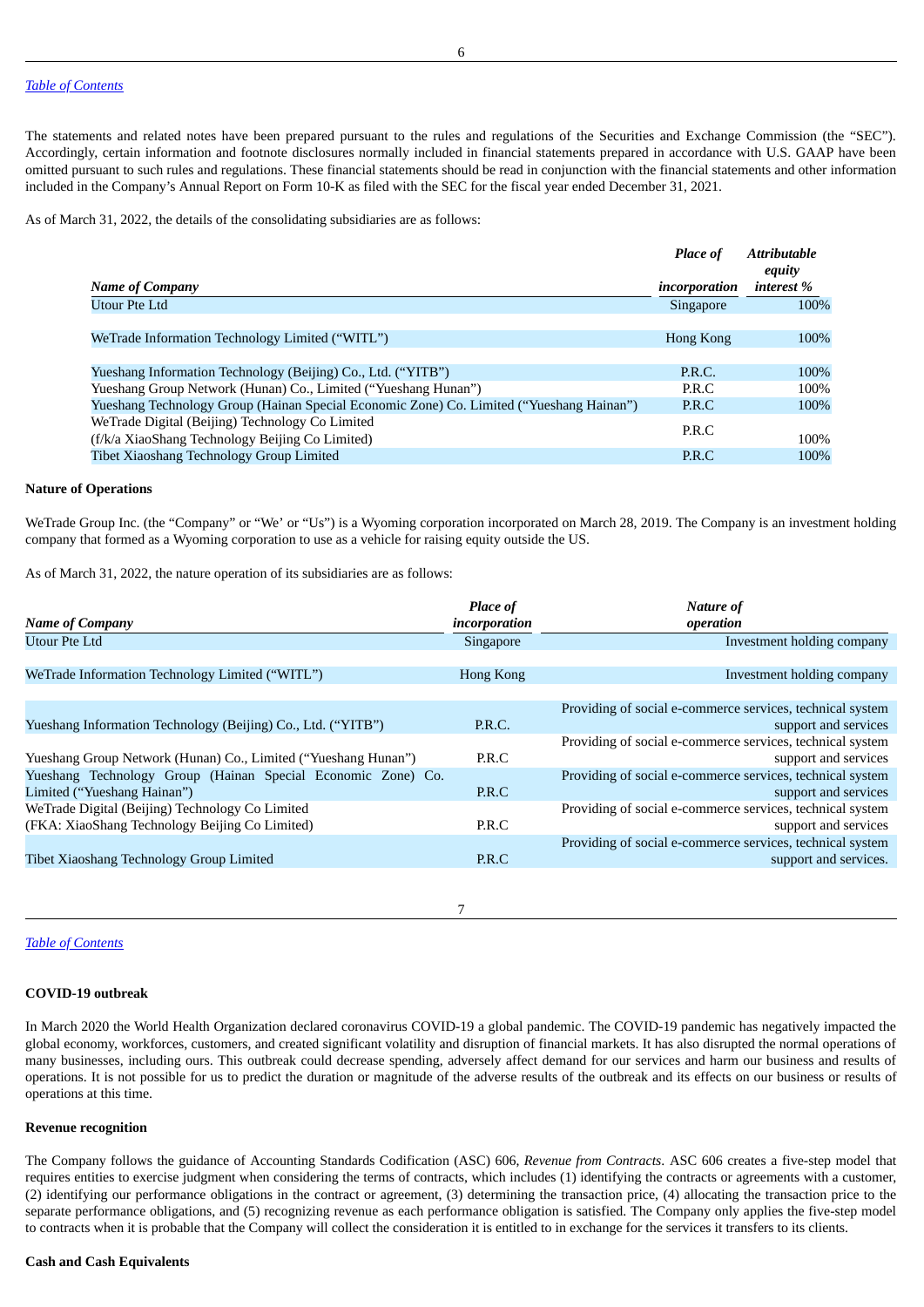The Company considers all highly liquid debt instruments purchased with a maturity period of three months or less to be cash or cash equivalents. The carrying amounts reported in the accompanying unaudited condensed consolidated balance sheets for cash and cash equivalents approximate their fair value. All of the Company's cash that is held in bank accounts in Singapore and PRC is not protected by Federal Deposit Insurance Corporation ("FDIC") insurance or any other similar insurance in the PRC, or Singapore.

#### **Foreign Currency**

The Company's principal country of operations is the PRC. The accompanying consolidated financial statements are presented in US\$. The functional currency of the Company is US\$, and the functional currency of the Company's subsidiaries is RMB. The consolidated financial statements are translated into US\$ from RMB at year-end exchange rates as to assets and liabilities and average exchange rates as to revenues and expenses. Capital accounts are translated at their historical exchange rates when the capital transactions occurred. The resulting translation adjustments are recorded as a component of shareholders' equity included in other comprehensive income. Gains and losses from foreign currency transactions are included in profit or loss. There were no gains and losses from foreign currency transactions from the inception to March 31, 2022.

|                         |           | <b>December</b> |
|-------------------------|-----------|-----------------|
|                         | March 31, | 31,             |
|                         | 2022      | 2021            |
| RMB: US\$ exchange rate | 6.34      | 6.36            |

The balance sheet amounts, with the exception of equity, March 31, 2022 and December 31, 2021 were translated at 6.34 RMB and 6.36 RMB to \$1.00, respectively. The equity accounts were stated at their historical rates. The average translation rates applied to statements of operations and comprehensive income accounts for the period ended March 31, 2022 and year ended December 31, 2021 were 6.34 RMB and 6.44 RMB to \$1.00, respectively. Cash flows were also translated at average translation rates for the year and, therefore, amounts reported on the statement of cash flows would not necessarily agree with changes in the corresponding balances on the consolidated balance sheet. The transactions dominated in SGD are immaterial.

8

## *Table of [Contents](#page-0-0)*

#### **Use of Estimate**

The preparation of financial statements in conformity with GAAP requires management to make estimates and assumptions that affect the reported amounts of assets and liabilities and disclosure of contingent assets and liabilities at the date of the financial statements, and the reported amounts of expenses during the reporting periods. Actual results could differ from those estimates.

#### **Property and equipment**

Property and equipment are stated at the historical cost, less accumulated depreciation. Depreciation on property and equipment is provided using the straight-line method over the estimated useful lives of the assets for both financial and income tax reporting purposes as follows:

| equipment<br>J††10          | year  |
|-----------------------------|-------|
| easehold.<br>' improvements | year. |

Upon sale or disposal of an asset, the historical cost and related accumulated depreciation or amortization of such asset were removed from their respective accounts and any gain or loss is recorded in the statements of income.

The Company reviews the carrying value of property, plant, and equipment for impairment whenever events and circumstances indicate that the carrying value of an asset may not be recoverable from the estimated future cash flows expected to result from its use and eventual disposition. In cases where undiscounted expected future cash flows are less than the carrying value, an impairment loss is recognized equal to an amount by which the carrying value exceeds the fair value of assets. The factors considered by management in performing this assessment include current operating results, trends and prospects, the manner in which the property is used, and the effects of obsolescence, demand, competition and other economic factors. Based on this assessment, no impairment expenses for property, plant, and equipment were recorded in operating expenses during the three months ended March 31, 2022 and 2021.

#### **Concentration of Risk**

Financial instruments that potentially subject the Company to concentrations of credit risk consist principally of cash. Cash on hand amounted to \$7,568,537 as of March 31, 2022.

#### **Accounts receivable**

Accounts receivables are presented net of allowance for doubtful accounts. The Company uses specific identification in providing for bad debts when facts and circumstances indicate that collection is doubtful and based on factors listed in the following paragraph. If the financial conditions of its customers were to deteriorate, resulting in an impairment of their ability to make payments, additional allowance may be required.

The Company maintains an allowance for doubtful accounts which reflects its best estimate of amounts that potentially will not be collected. The Company determines the allowance for doubtful accounts on general basis taking into consideration various factors including but not limited to historical collection experience and credit-worthiness of the customers as well as the age of the individual receivables balance. Additionally, the Company makes specific bad debt provisions based on any specific knowledge the Company has acquired that might indicate that an account is uncollectible. The facts and circumstances of each account may require the Company to use substantial judgment in assessing its collectability.

#### **Intangible Asset**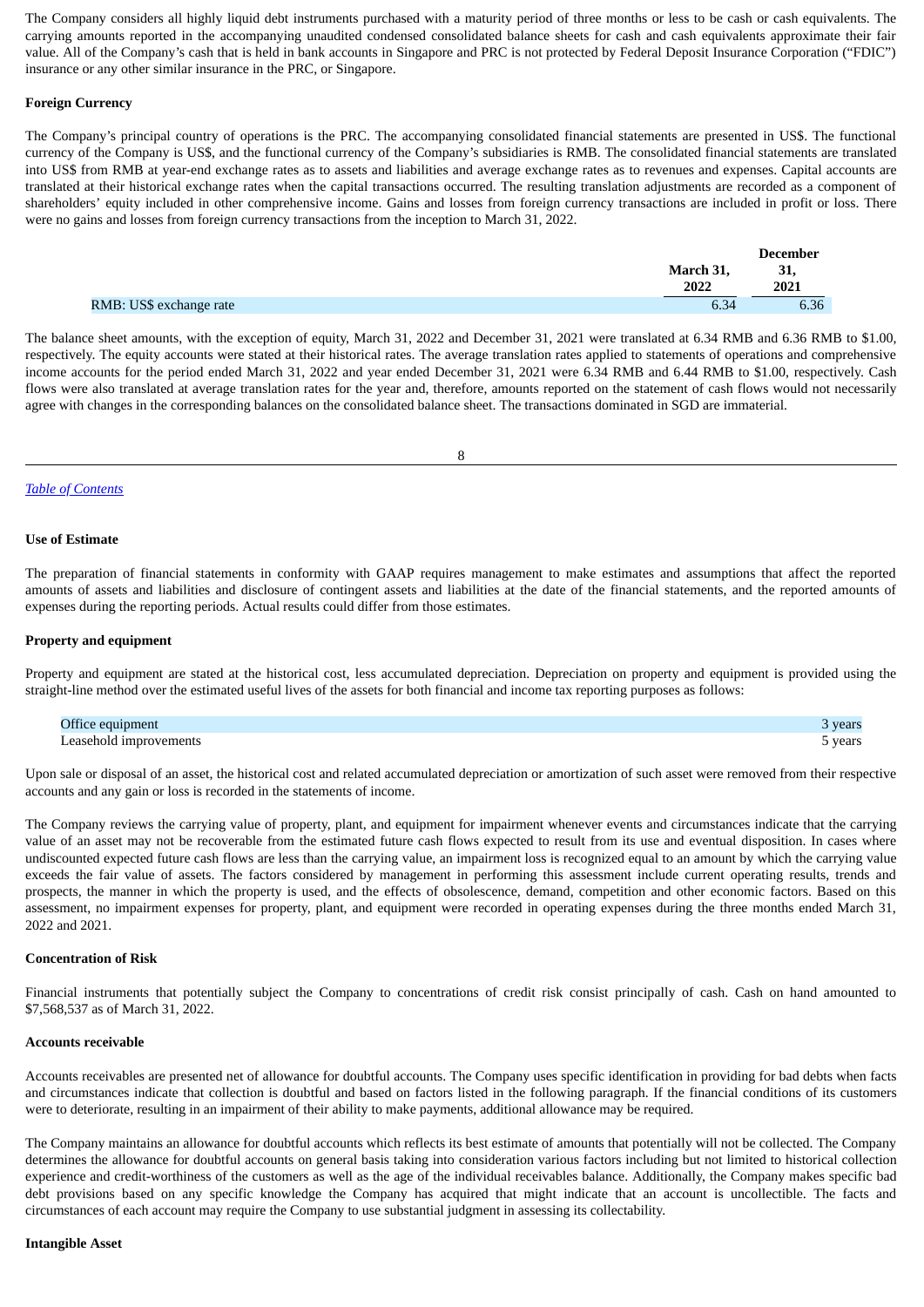Intangible asset is software development cost incurred by the Company, it will be amortized on a straight line basis over the estimated useful life of 5 years.

#### **Leases**

The Company adopted Accounting Standards Update No. 2016-02, Leases (Topic 842) (ASU 2016-02), as amended, which supersedes the lease accounting guidance under Topic 840, and generally requires lessees to recognize operating and financing lease liabilities and corresponding right-of-use (ROU) assets on the balance sheet and to provide enhanced disclosures surrounding the amount, timing and uncertainty of cash flows arising from leasing arrangements.

Operating leases are included in operating lease right-of-use ("ROU") assets and short-term and long-term lease liabilities in our consolidated balance sheets. Finance leases are included in property and equipment, other current liabilities, and other long-term liabilities in our consolidated balance sheets.

ROU assets represent the Company's right to use an underlying asset for the lease term and lease liabilities represent the Company's obligation to make lease payments arising from the lease. Operating lease ROU assets and liabilities are recognized at commencement date based on the present value of lease payments over the lease term. As most of the leases do not provide an implicit rate, we use the industry incremental borrowing rate based on the information available at commencement date in determining the present value of lease payments. We use the implicit rate when readily determinable. The operating lease ROU asset also includes any lease payments made and excludes lease incentives. The lease terms may include options to extend or terminate the lease when it is reasonably certain that we will exercise that option. Lease expense for lease payments is recognized on a straight-line basis over the lease term.

9

#### *Table of [Contents](#page-0-0)*

Under ASC 840, leases were classified as either capital or operating, and the classification significantly impacted the effect the contract had on the company's financial statements. Capital lease classification resulted in a liability that was recorded on a company's balance sheet, whereas operating leases did not impact the balance sheet. After the new adoption, \$2,189,390 of operating lease right-of-use asset and \$2,385,842 of operating lease liabilities were reflected on the Company's March 31, 2022 financial statements.

ASU 2016-02 requires that public companies use a secured incremental browning rate for the present value of lease payments when the rate implicit in the contract is not readily determinable. We determine a secured rate on a quarterly basis and update the weighted average discount rate accordingly. Lease terms and discount rate follow:

| \$<br>705,407<br>Other information<br>Cash paid for amounts included in the measurement of lease liabilities for the quarter ended 3/31/2022<br>730,112<br>Weighted average remaining lease term-operating leases (in years)<br>3.42<br>Average discount rate - operating leases<br>5%<br>2,189,390<br>\$<br>2,189,390<br>616,698<br>1,769,144<br>\$<br>2,385,842<br>Maturities of the Company's lease liabilities are as follows:<br>Year ending March 31,<br>722,656<br>767,393<br>813,323<br>301,828<br>2,605,200<br>(219, 358)<br>\$<br>2,385,842 | Lease cost                                                                                 | In USD |
|-------------------------------------------------------------------------------------------------------------------------------------------------------------------------------------------------------------------------------------------------------------------------------------------------------------------------------------------------------------------------------------------------------------------------------------------------------------------------------------------------------------------------------------------------------|--------------------------------------------------------------------------------------------|--------|
|                                                                                                                                                                                                                                                                                                                                                                                                                                                                                                                                                       | Operating lease cost (included in general and admin in company's statement of operations)  |        |
|                                                                                                                                                                                                                                                                                                                                                                                                                                                                                                                                                       |                                                                                            |        |
|                                                                                                                                                                                                                                                                                                                                                                                                                                                                                                                                                       |                                                                                            |        |
|                                                                                                                                                                                                                                                                                                                                                                                                                                                                                                                                                       |                                                                                            |        |
|                                                                                                                                                                                                                                                                                                                                                                                                                                                                                                                                                       |                                                                                            |        |
|                                                                                                                                                                                                                                                                                                                                                                                                                                                                                                                                                       |                                                                                            |        |
|                                                                                                                                                                                                                                                                                                                                                                                                                                                                                                                                                       | The supplemental balance sheet information related to leases for the period is as follows: |        |
|                                                                                                                                                                                                                                                                                                                                                                                                                                                                                                                                                       | <b>Operating leases</b>                                                                    |        |
|                                                                                                                                                                                                                                                                                                                                                                                                                                                                                                                                                       | Long -term right-of-use assets                                                             |        |
|                                                                                                                                                                                                                                                                                                                                                                                                                                                                                                                                                       | Total right-of-use assets                                                                  |        |
|                                                                                                                                                                                                                                                                                                                                                                                                                                                                                                                                                       |                                                                                            |        |
|                                                                                                                                                                                                                                                                                                                                                                                                                                                                                                                                                       | Short-term operating lease liabilities                                                     |        |
|                                                                                                                                                                                                                                                                                                                                                                                                                                                                                                                                                       | Long-term operating lease liabilities                                                      |        |
|                                                                                                                                                                                                                                                                                                                                                                                                                                                                                                                                                       | Total operating lease liabilities                                                          |        |
|                                                                                                                                                                                                                                                                                                                                                                                                                                                                                                                                                       |                                                                                            |        |
|                                                                                                                                                                                                                                                                                                                                                                                                                                                                                                                                                       |                                                                                            |        |
|                                                                                                                                                                                                                                                                                                                                                                                                                                                                                                                                                       |                                                                                            |        |
|                                                                                                                                                                                                                                                                                                                                                                                                                                                                                                                                                       | 2023                                                                                       |        |
|                                                                                                                                                                                                                                                                                                                                                                                                                                                                                                                                                       | 2024                                                                                       |        |
|                                                                                                                                                                                                                                                                                                                                                                                                                                                                                                                                                       | 2025                                                                                       |        |
|                                                                                                                                                                                                                                                                                                                                                                                                                                                                                                                                                       | 2026                                                                                       |        |
|                                                                                                                                                                                                                                                                                                                                                                                                                                                                                                                                                       | Total lease payments                                                                       |        |
|                                                                                                                                                                                                                                                                                                                                                                                                                                                                                                                                                       | Less: Imputed interest/present value discount                                              |        |
|                                                                                                                                                                                                                                                                                                                                                                                                                                                                                                                                                       | Present value of lease liabilities                                                         |        |

#### *Table of [Contents](#page-0-0)*

#### **Income Tax**

Income taxes are determined in accordance with the provisions of ASC Topic 740, "Income Taxes" ("ASC Topic 740"). Under this method, deferred tax assets and liabilities are recognized for the future tax consequences attributable to differences between the financial statement carrying amounts of existing assets and liabilities and their respective tax basis. Deferred tax assets and liabilities are measured using enacted income tax rates expected to apply to taxable income in the periods in which those temporary differences are expected to be recovered or settled. Any effect on deferred tax assets and liabilities of a change in tax rates is recognized in income in the period that includes the enactment date.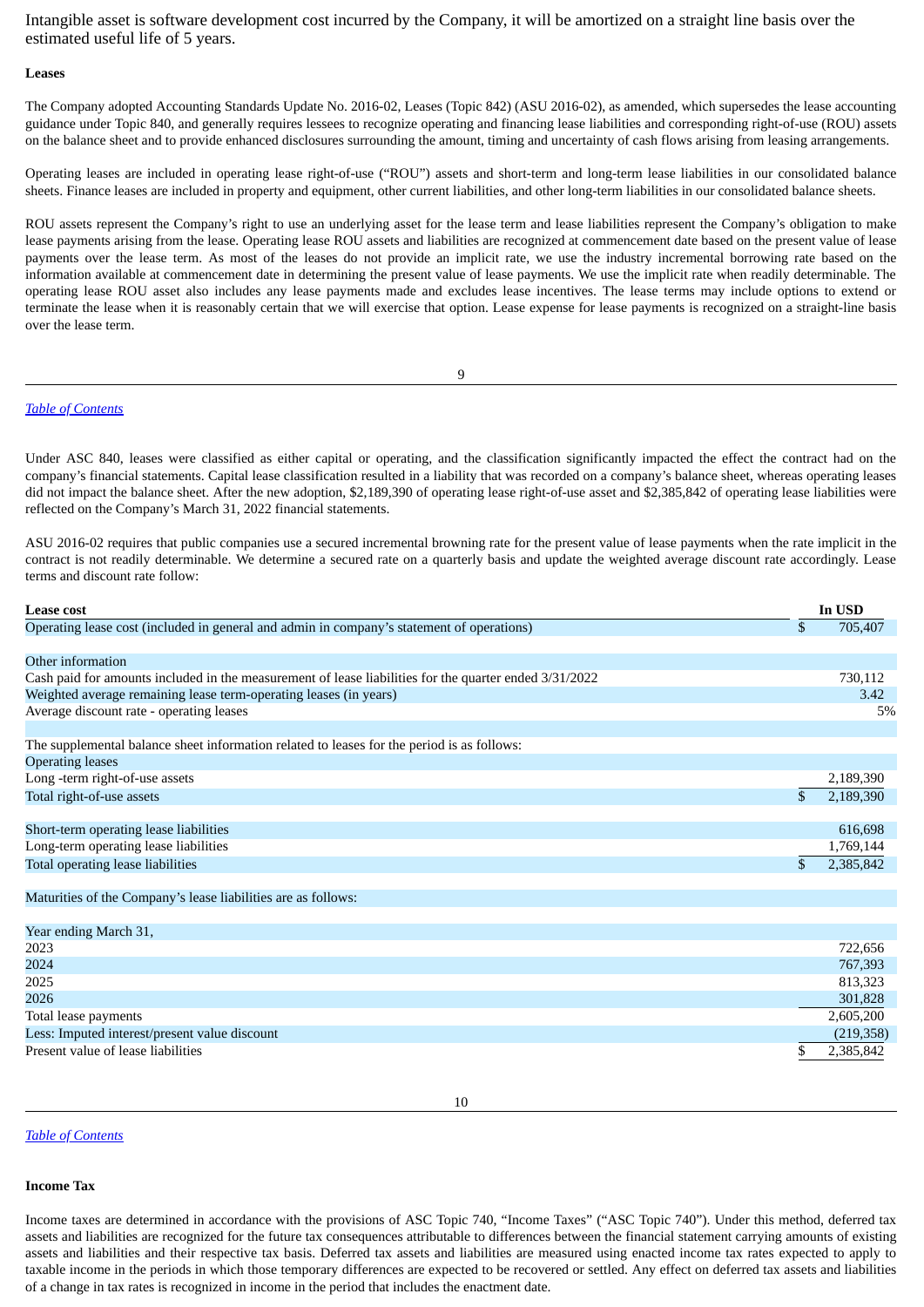ASC 740 prescribes a comprehensive model for how companies should recognize, measure, present, and disclose in their financial statements uncertain tax positions taken or expected to be taken on a tax return. Under ASC 740, tax positions must initially be recognized in the financial statements when it is more likely than not the position will be sustained upon examination by the tax authorities. Such tax positions must initially and subsequently be measured as the largest amount of tax benefit that has a greater than 50% likelihood of being realized upon ultimate settlement with the tax authority assuming full knowledge of the position and relevant facts.

The Company has a subsidiary in Singapore and PRC. The Company is subject to tax in Singapore and PRC jurisdictions. As a result of its future business activities, the Company will be required to file tax returns that are subject to examination by the Inland Revenue Authority of Singapore and Tax Department of PRC.

## **Profit Per Share**

Basic net income per share of common stock attributable to common stockholders is calculated by dividing net income attributable to common stockholders by the weighted-average shares of common stock outstanding for the period. Potentially dilutive shares, which are based on the weightedaverage shares of common stock underlying outstanding stock-based awards, warrants, options, or convertible debt using the treasury stock method or the if-converted method, as applicable, are included when calculating diluted net income (loss) per share of common stock attributable to common stockholders when their effect is dilutive.

Potential dilutive securities are excluded from the calculation of diluted EPS in profit periods as their effect would be anti-dilutive.

As of March 31, 2022, there were no potentially dilutive shares.

|                                                                | For the<br>period<br>March 31,<br>2022 | For the<br>period<br>March 31,<br>2021 |
|----------------------------------------------------------------|----------------------------------------|----------------------------------------|
| Statement of Operations Summary Information:                   |                                        |                                        |
| Net Profit                                                     | 560,855                                | 652,084                                |
| Weighted-average common shares outstanding - basic and diluted | 305.451.498                            | 305,451,498                            |
| Net profit per share, basic and diluted                        | 0.00                                   | 0.00                                   |

#### **Fair Value**

The Company follows guidance for accounting for fair value measurements of financial assets and financial liabilities and for fair value measurements of nonfinancial items that are recognized or disclosed at fair value in the financial statements on a recurring basis. Additionally, the Company adopted guidance for fair value measurement related to nonfinancial items that are recognized and disclosed at fair value in the financial statements on a nonrecurring basis. The guidance establishes a fair value hierarchy that prioritizes the inputs to valuation techniques used to measure fair value.

11

#### *Table of [Contents](#page-0-0)*

The hierarchy gives the highest priority to unadjusted quoted prices in active markets for identical assets or liabilities (Level 1 measurements) and the lowest priority to measurements involving significant unobservable inputs (Level 3 measurements). The three levels of the fair value hierarchy are as follows:

Level 1 inputs are quoted prices (unadjusted) in active markets for identical assets or liabilities that the Company has the ability to access at the measurement date.

Level 2 inputs are inputs other than quoted prices included within Level 1 that are observable for the asset or liability, either directly or indirectly.

Level 3 inputs are unobservable inputs for the asset or liability. The carrying amounts of financial assets such as cash approximate their fair values because of the short maturity of these instruments.

## **NOTE 3 – RECENT ACCOUNTING PRONOUNCEMENTS**

Recent accounting pronouncements issued by the FASB (including its Emerging Issues Task Force) and the United States Securities and Exchange Commission did not or are not believed by management to have a material impact on the Company's present or future financial statements.

#### **NOTE 4 – REVENUE**

In the business of providing an international cloud-based intelligence system, namely "YCloud" system. We aim to provide technical and auto-billing management system services to micro-business online stores in China through big data analytics, machine learning mechanisms, social network recommendations, and multi-channel data analysis. Weijiafu and Changtongfu are our customers to take charge of the Ycloud users' profiles. Meanwhile, all YCloud users' information is retained within YCloud system.

We derive our revenue from system service fees charged for transactions conducted through YCloud. We receive 2%-3.5% of the total Gross Merchandise Volume generated in the platform as a system service fee from YCloud users through service agreement with our customers (such as Weijiafu, Changtongfu, Beijing Yidong, Maitu International and Beijing Youth ), depending on the type of service and industry. Gross Merchandise Volume, or GMV, is a term used in online retailing to indicate a total sales monetary-value for merchandise sold through a particular marketplace over a certain time frame. We generally receive the system service fee from customers within the first ten days of each calendar month. With effect from October 2021, YCloud system service fee will be settled within the first ten days of each quarter due to high volume of transaction amounts conducted through YCloud from end users. As of reporting date, all the service fee receivable has been fully settled and received.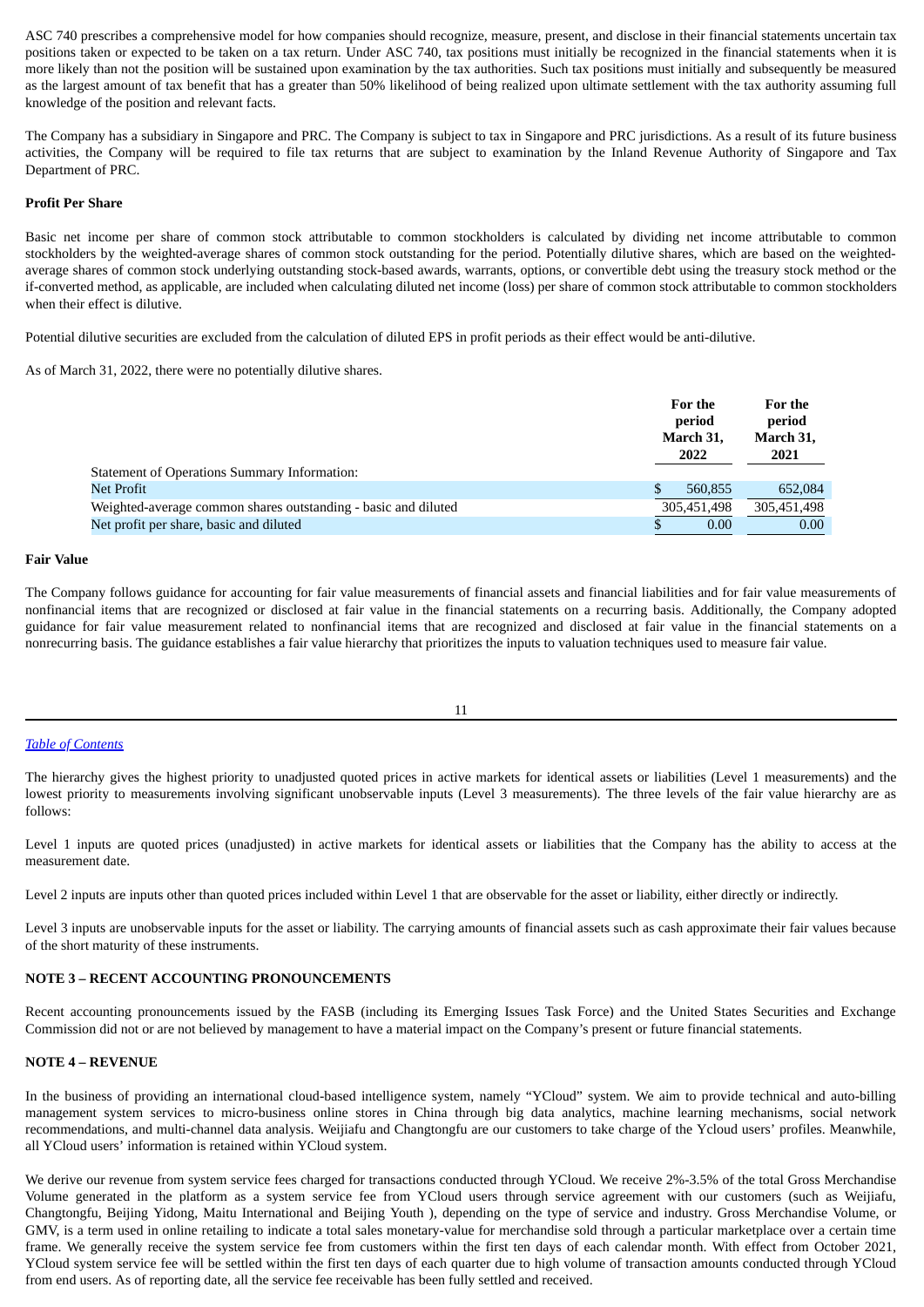The system services fees are collected from five customers of YCloud system based on the GMV as follow:

| Gross Merchandise Volume ("GMV") | March 31,<br>2022<br>US\$ | March 31,<br>2021<br>US\$ |
|----------------------------------|---------------------------|---------------------------|
| <b>Non-related parties:</b>      |                           |                           |
| Customer I                       | 33,884,182                | 80,402,192                |
| Customer II                      | 9,987,583                 |                           |
| <b>Customer III</b>              | 7,823,158                 |                           |
| Customer IV                      | 11,248,923                |                           |
|                                  | 62,943,846                | 80,402,192                |
| <b>Related party:</b>            |                           |                           |
| Customer V                       | 4,800,846                 |                           |
| <b>Total GMV:</b>                | 67,744,692                | 80,402,192                |

As of and for the period ended March 31, 2022, we generated revenues from five customers amounting \$2,236,853.

## **NOTE 5 – CASH AT BANK**

As of March 31, 2022, the Company held cash in bank in the amount of \$7,568,537, which consist of the following:

|                                |                   | <b>December</b> |
|--------------------------------|-------------------|-----------------|
|                                | March 31,<br>2022 | 31,<br>2021     |
| <b>Bank Deposits-China</b>     | \$7,535,349       | 303,065         |
| <b>Bank Deposits-Singapore</b> | 33.188            | 313,528         |
|                                | 7,568,537         | 616,593         |

12

#### *Table of [Contents](#page-0-0)*

## **NOTE 6 – INTANGIBLE ASSET**

Intangible asset is software development cost incurred by company, it will be amortized on a straight line basis over the estimated useful life of 5 years as follow:

|                                         | <b>March 31, 2022</b> |                                    |      |                                    |                                      |                                                      |
|-----------------------------------------|-----------------------|------------------------------------|------|------------------------------------|--------------------------------------|------------------------------------------------------|
|                                         |                       | Gross<br>Carrying<br><b>Amount</b> |      | Accumulated<br><b>Amortization</b> | <b>Net Carrying</b><br><b>Amount</b> | Weighted<br>Average<br><b>Useful Life</b><br>(Years) |
| Intangible assets:                      |                       |                                    |      |                                    |                                      |                                                      |
| Software development                    | \$                    | 57,143                             | - \$ | $(26,794)$ \$                      | 30,349                               |                                                      |
| Foreign currency translation adjustment |                       |                                    |      |                                    | 5,906                                |                                                      |
| Intangible assets, net                  |                       | 57,143                             |      | (26, 794)                          | 36,255                               |                                                      |

Amortization expense for intangible assets was \$1,618 for the three months period ended March 31, 2022.

Expected future intangible asset amortization as of March 31, 2022 was as follows:

| <b>Fiscal years:</b> |        |
|----------------------|--------|
| Remaining 2022       | 23,558 |
| 2023                 | 12,697 |

## **NOTE 7 – PROPERTY AND EQUIPMENT**

As of March 31, 2022, property and equipment consists of the following:

| <b>March 31, 2022</b>       |                                    |     |                                           |                                      |                                                      |
|-----------------------------|------------------------------------|-----|-------------------------------------------|--------------------------------------|------------------------------------------------------|
|                             | Gross<br>Carrying<br><b>Amount</b> |     | <b>Accumulated</b><br><b>Depreciation</b> | <b>Net Carrying</b><br><b>Amount</b> | Weighted<br>Average<br><b>Useful Life</b><br>(Years) |
| Property and equipment:     |                                    |     |                                           |                                      |                                                      |
| Office equipment            | \$<br>150,915                      | -\$ | $(35,837)$ \$                             | 115,078                              | 3                                                    |
| Leasehold improvement       | 991,848                            |     | $\overline{\phantom{a}}$                  | 991,849                              | 5                                                    |
| Property and equipment, net | 1,142,763                          |     | (35, 837)                                 | 1,106,927                            |                                                      |

Depreciation expenses of office equipment were \$12,793 and nil for the period ended March 31, 2022 and year 2021 respectively as the computer and office equipment were acquired on June 29, 2021.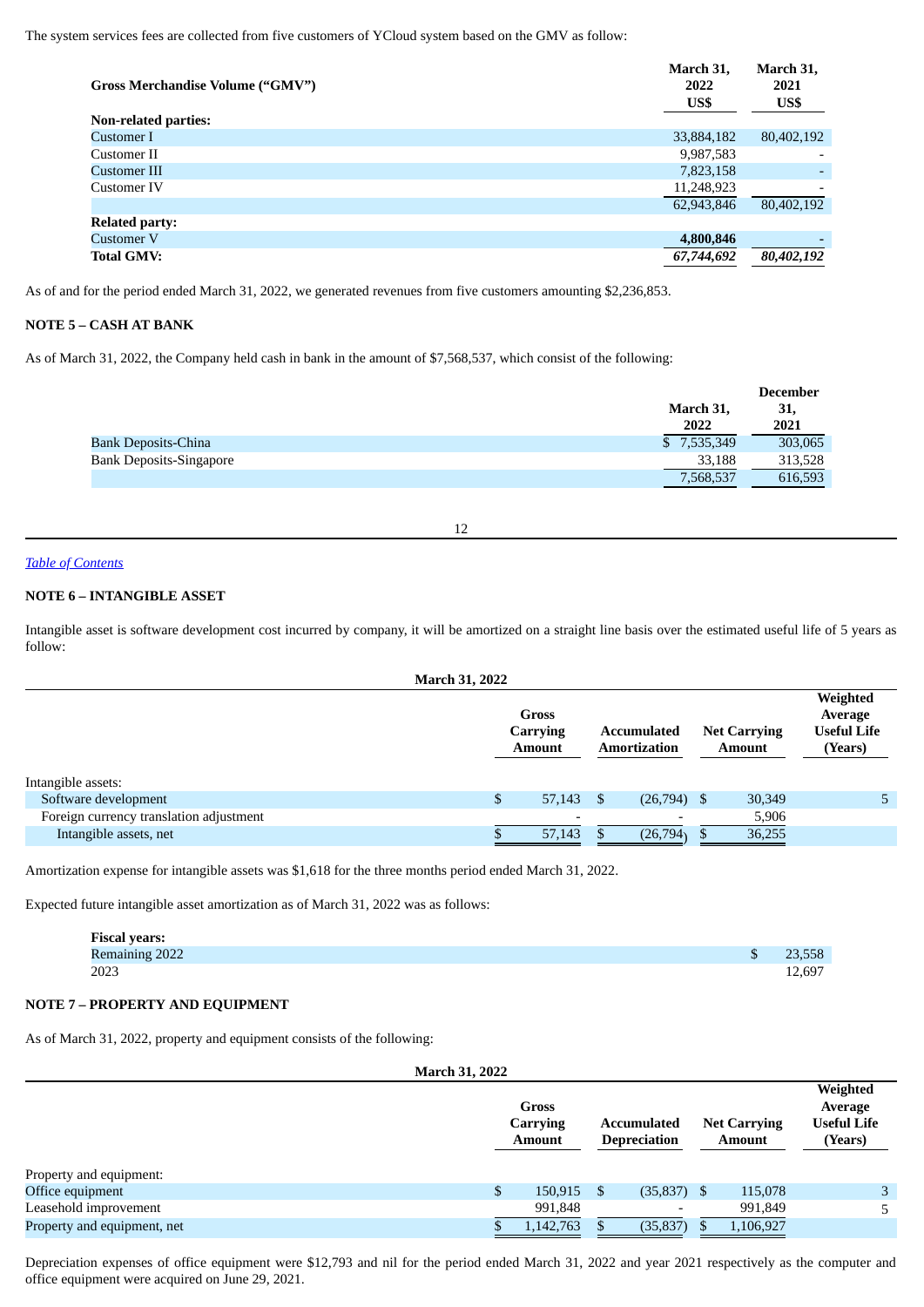Amortization expenses of leasehold improvement is \$nil for the year ended March 31, 2022 as the new office renovation will be completed in April 2022.

## **NOTE 8 – ACCOUNT RECEIVABLES**

As of March 31, 2022, account receivables is related to the services fee receivables from customers as follow:

|                                      |           | <b>December</b> |
|--------------------------------------|-----------|-----------------|
|                                      | March 31, | 31,             |
|                                      | 2022      | 2021            |
| Account receivables                  | 958.797   | 5,627,463<br>S. |
| Account receivables- related parties | 36,083    | 3,603,402       |
|                                      | 994,880   | 9,230,865       |

We generally receive the system service fee from customers within the first ten days of each calendar month. With effect from October 2021, YCloud system service fee will be settled within the first ten days of each quarter due to high volume of transaction amounts conducted through YCloud from end users.

The Company's financial instruments that are exposed to concentrations of credit risk consist primarily of accounts receivable. The Company does not require collateral for accounts receivables. The Company maintains an allowance for its doubtful accounts receivable due to estimated credit losses. The Company records the allowance against bad debt expense through the consolidated statements of operations, included in general and administrative expense, up to the amount of revenues recognized to date. Receivables are written off and charged against the recorded allowance when the Company has exhausted collection efforts without success. As of March 31, 2022, account receivable from five main customers are amounted to \$994,880 (December 31, 2021: \$9,230,865) and which is 45% (December 31, 2021: 64%) of total revenue. As of reporting date, all the services fee receivables has been fully settled from 5 main customers.

13

#### *Table of [Contents](#page-0-0)*

## **NOTE 9 – PREPAYMENTS**

As of March 31, 2022, prepayments consist of the following:

|                                               |             | <b>December</b> |
|-----------------------------------------------|-------------|-----------------|
|                                               | March 31,   | 31,             |
|                                               | 2022        | 2021            |
| Office furniture and renovation               | \$1,124,480 | 1,895,591       |
| Office rental                                 | 28.658      | 173,611         |
| Ycloud system marketing and promotion service | 2,319,258   |                 |
| Block chain software and others               | 616.052     | 691.456         |
|                                               | 4,088,448   | 2,760,658       |

As of March 31, 2022, there is a prepayment of approximate \$1.1 million in relation of purchasing new office furniture as a result of new office renovation during the year, the renovation is expected to complete in April 2022.

As of March 31, 2022, there is a prepayment of approximate \$2.3 million and approximate \$60,000 in relation of marketing & promotion services and block chain software development under YCloud system, which is expect to complete in February 2023 and June 2022 respectively.

## **NOTE 10 – NOTE RECEIVABLES**

As of March 31, 2022, Note receivables consist of the following:

|                  |                 | <b>December</b> |
|------------------|-----------------|-----------------|
|                  | March 31,       | 31,             |
|                  | 2022            | 2021            |
| Note receivables | 3,699,872<br>\$ | 3,798,130       |
|                  | 3,699,872       | 3,798,130       |

Note receivable is related to the short-term loan of RMB 23 million to a third party with annual interest of 5%, which will be matured on November 4, 2022.

## **NOTE 11 – OTHER RECEIVABLES**

As of March 31, 2022, other receivables consist of advances to staff for petty cash and staff loans as follow:

|                                 |                   | <b>December</b> |
|---------------------------------|-------------------|-----------------|
|                                 | March 31,<br>2022 | 31,<br>2021     |
| Advance to staff for petty cash | 36,590<br>Φ       | 19,302          |
| Staff loan                      | 100.000           | 10,845          |
|                                 | 136,590           | 30,147          |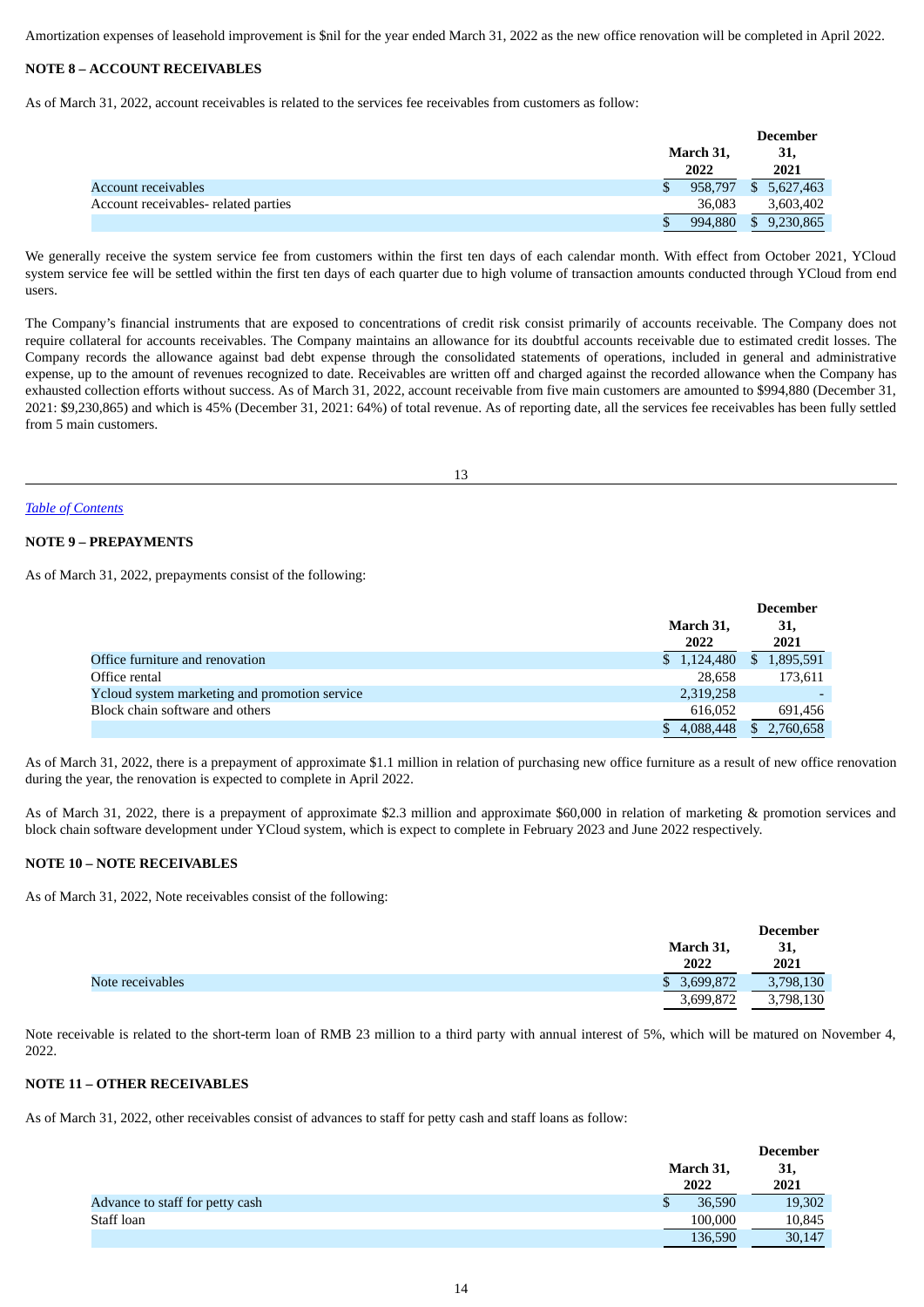# **NOTE 12 – RENTAL DEPOSIT**

As of March 31, 2022 and December 31, 2021, rental deposit of \$272,711 and \$272,063 is the office lease deposit with the tenancy period of 5 years.

# **NOTE 13 – AMOUNT DUE TO RELATED PARTIES**

|                         | As of<br>March 31,<br>2022 |              | As of<br><b>December</b><br>31,<br>2021 |
|-------------------------|----------------------------|--------------|-----------------------------------------|
| Related parties payable | \$<br>541,298              | <sup>S</sup> | 745,532                                 |
| Director fee payable    | 468,000                    |              | 360,000                                 |
|                         | \$<br>1,009,298            | \$           | 1,105,532                               |

The related party balance of \$541,298 represented advances and professional expenses paid on behalf by Director, which consists of \$300,063 advance from Dai Zheng, \$42,000 advance from Li Zhuo, \$10,000 from Che Kean Tat and \$189,235 office rental advance from Liu Pijun through Zhiding Network Technology (Beijing) Co Limited ("ZNTB"). It is unsecured, interest-free with no fixed payment term and imputed interest is consider to be immaterial.

As of March 31, 2022, the director fee payable of \$468,000 represented the accrued of director fees from the appointment date to March 31, 2022.

# **NOTE 14 – RELATED PARTY TRANSACTIONS**

The following is the list of the related parties to which the Company has transactions with:

- (a) Beijing Zhidingwang Investment Management Limited Partnership ("BZIM"), the entity in which the Group's CEO, Liu PiJun beneficially own 56% equity interest.
- (b) Zhiding Network Technology (Beijing) Co Limited ("ZNTB"), the entity in which the Group's CEO, Liu Pijun beneficially own 78% equity interest and Group's Director, Li Daxue beneficially own 3% equity interest.
- (c) Beijing Xingke Datong Technology Co Ltd ("BXDT"), the entity in which the supervisor of a subsidiary company, Deng Liangpeng beneficially own 80% equity interest.
- (d) Huoerguo Zhufeng Technology Co Ltd ("HZTC"), the entity in which the supervisor of a subsidiary company, Sun Tong beneficially own 46% equity interest.
- (e) Global Joy Trip (HK) Limited ("Global Joy HK"), the entity in which the Group's Chairman, Daizheng and Group's CEO, Liu Pijun are the director, the company has been dissolved in Jan 2021.

Related parties transactions consisted of the following as of the dates indicated.

|             |                       |                                           |   | For the<br>period ended<br>March 31, | For the<br>year ended<br>December 31, |
|-------------|-----------------------|-------------------------------------------|---|--------------------------------------|---------------------------------------|
|             | Name of related party | <b>Nature of transaction</b>              |   | 2022                                 | 2021                                  |
| <b>BZIM</b> |                       | No transaction during the year            |   | NA                                   | <b>NA</b>                             |
| ZNTB        |                       | Office rental paid on behalf of the Group |   |                                      | 189,235                               |
| <b>BXDT</b> |                       | System service fee                        | S | 618,119                              | 485,190                               |
| HZTC        |                       | System service fee                        |   | ۰                                    | 739,016                               |

15

# *Table of [Contents](#page-0-0)*

## **NOTE 15 – ACCRUED EXPENSES**

Accrued expenses of \$98,639 consists of the accrued payroll, Central Provident Fund and social welfare as follow:

|                 |   |           | <b>December</b> |
|-----------------|---|-----------|-----------------|
|                 |   | March 31, | 31,             |
|                 |   | 2022      | 2021            |
| Accrued payroll | Φ | 98,639    | \$<br>217,073   |
|                 | ω | 98,639    | \$<br>217,073   |

## **NOTE 16 – TAX PAYABLES**

As of March 31, 2022, tax payable of \$843,288 (December 31, 2021: \$711,841) is consist of PRC corporate income tax rate ranged from 9% to 25%, Value-added Tax of 6% and PRC Urban construction tax and levies.

of 25%, Value-added Tax of 6% and PRC Urban construction tax and levies.

## **NOTE 17 – OTHER PAYABLES**

Other payables of \$367,670 consists of the payables of securities account set up fee and related documentation expenses as follow: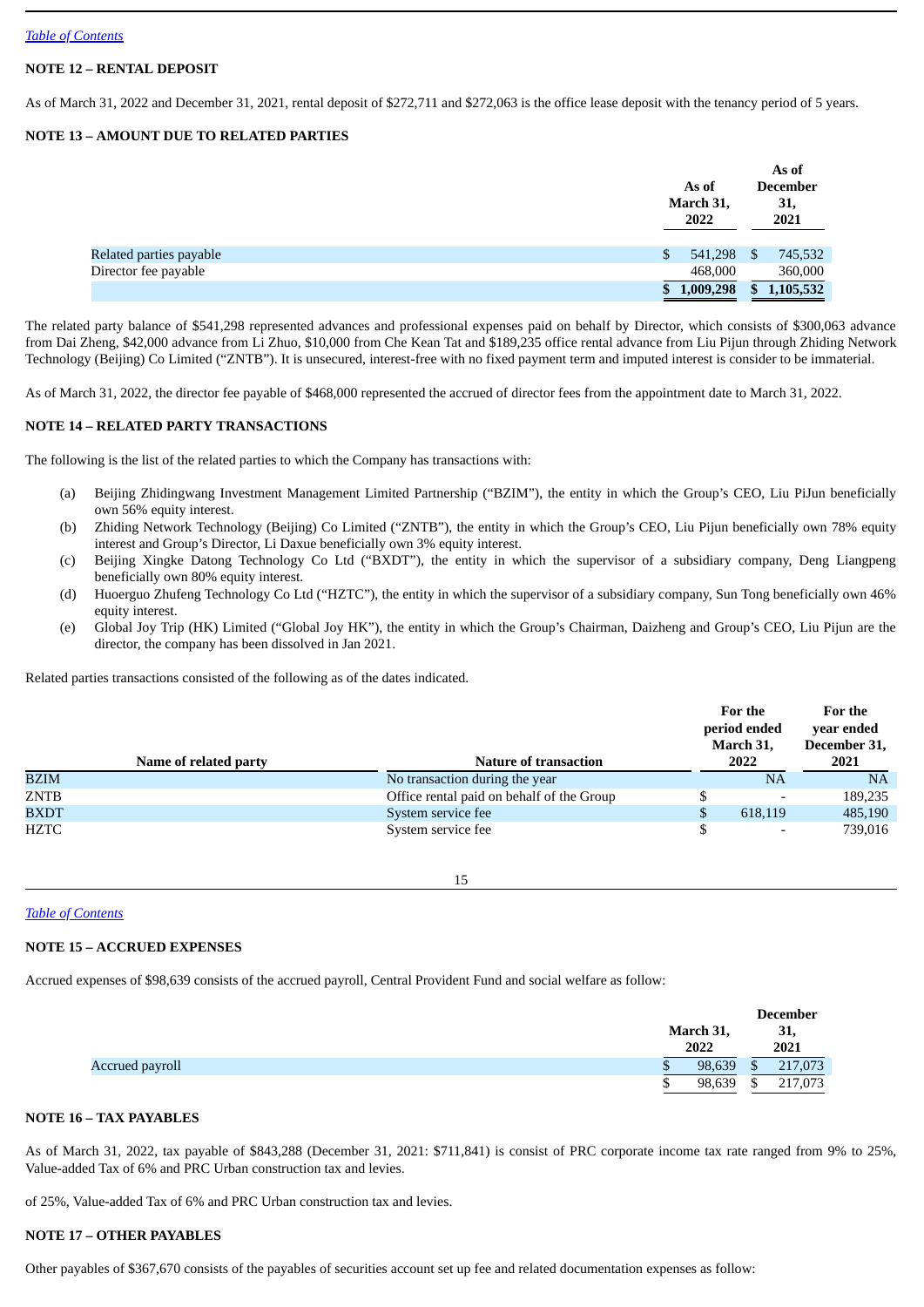|                                   | March 31,<br>2022 |      | December<br>31, |
|-----------------------------------|-------------------|------|-----------------|
|                                   |                   |      | 2021            |
| Security account set up fee-Staff | 367,670           | - \$ | 306,270         |

## **NOTE 18 – SHAREHOLDERS' EQUITY**

The company has an unlimited number of ordinary shares authorized, and has issued 305,451,498 shares with no par value as of March 31, 2022.

On March 29, 2019, the company has issued 100,000,000 shares with no par value to thirty-three founders. On September 3, 2019, the company has issued a total 74,000 shares at \$3 each to 5 non-US shareholders. The total outstanding shares has increased to 100,074,000 shares as at December 31, 2019.

In February, 2020, there are 1,666,666 shares issued at \$3 per share to 2 new shareholders. On July 10, 2020, the company has issued another 26,000 shares at \$3 per share to 2 new shareholders and the total outstanding shares has increased to 101,766,666 shares.

On September 15, 2020, the Wyoming Secretary of State approved the Company's certificate of amendment to amend its Articles of Incorporation to effectuate a 3 for 1 forward stock split. The total issued and outstanding shares of the Company's common stock has been increased from 101,766,666 to 305,299,998 shares, with the par value unchanged at zero.

On September 21, 2020, there are 151,500 shares issued at \$5 per share to 303 new shareholders, the Company's common stock issued has been increased to 305,451,498 shares as of December 31, 2020.

## **NOTE 19- SUBSEQUENT EVENT**

On April 13, 2022, the Company and 15 Shareholders entered into that certain Share Exchange Agreement (the "Share Exchange Agreement"), pursuant to which Company and the 15 Shareholders have cancelled 120,418,995 shares of Common Stock ("Cancellation Shares"). Upon completion of the transaction, the outstanding shares of the Company's Common Stock has been decreased from 305,451,498 shares to 185,032,503 shares as of May 23, 2022.

16

#### *Table of [Contents](#page-0-0)*

#### <span id="page-13-0"></span>**ITEM 2. MANAGEMENT'S DISCUSSION AND ANALYSIS OF FINANCIAL CONDITION AND RESULTS OF OPERATIONS**

The following discussion and analysis of financial condition and results of operations should be read in conjunction with our financial statements and related notes included elsewhere in this report. This discussion contains forward-looking statements that involve risks, uncertainties and assumptions. See "Cautionary Note Regarding Forward-Looking Statements." Our actual results could differ materially from those anticipated in the forward-looking statements as a result of certain factors discussed elsewhere in this report.

#### **Overview**

WeTrade Group, Inc was incorporated in the State of Wyoming on March 28, 2019 and is in the business of providing technical services and solutions via its social e-commerce platform. We are committed to providing an international cloud-based intelligence system and independently developed a microbusiness cloud intelligence system called the "YCloud." Our goal is to provide technical and auto-billing management services to micro-business online stores in China through big data analytics, machine learning mechanisms, social network recommendations, and multi-channel data analysis.

We provide technology services to both individual and corporate users. which then provide "YCloud" services to individual and corporate micro-business owners in the hotel, hospitality, livestreaming and travel industries.

The market individual micro-business owners represents a potential of 330 million users by the year of 2023. (Source: iResrarch. http://xueqiu.com/8455183447/172404679?sharetime=2,2/22/2021). YCloud serves corporate users in multiple industries, including Yuetao Group, Zhiding, Lvyue, Yuebei, Yuedian, Coke GO, and Zhongyanshangyue. We conduct business operations in mainland China and have established trial operations in Hong Kong. We expect to utilize the YCloud system to establish a global strategic cooperation with various social media platforms.

The main functions of the YCloud system are to manage users' marketing relationships, CPS commission profit management, multi-channel data statistics, AI fission and management, and improved supply chain systems.

Currently, YCloud serves the micro business industry. We will further expand the application of YCloud to tourism, hospitality, livestreaming and short video, medical beauty and traditional retail industries.

#### **Recent Business Developments**

In first Quarter 2022, the Company has entered YCloud system service agreements with three new customers as follows:

Beijing Yidong Linglong Cultural Media Co., Ltd. ("Beijing Yidong"), a PRC media and internet company that provides comprehensive high-quality digital contents, cultural and arts exchange activities for users.

Beijing Maitu International Travel Agency Co., Ltd ("Maitu International"), a PRC company that has been engaged in outbound tourism business since May 2008. Maitu is also a leading tourism company in South Korea, Japan and China.

Beijing Youth Travel Service Co., Ltd ("Beijing Youth Travel") is an international travel agency approved by the National Tourism Administration and subordinate to the Beijing Municipal Tourism Administration. Beijing Youth Travel is a cross-regional comprehensive tourism enterprise group with more than 70 chain stores, and it integrates services in outbound tourism, inbound tourism, domestic tourism, tourism fleet, taxi, real estate, catering, consulting services, advertising, culture and entertainment.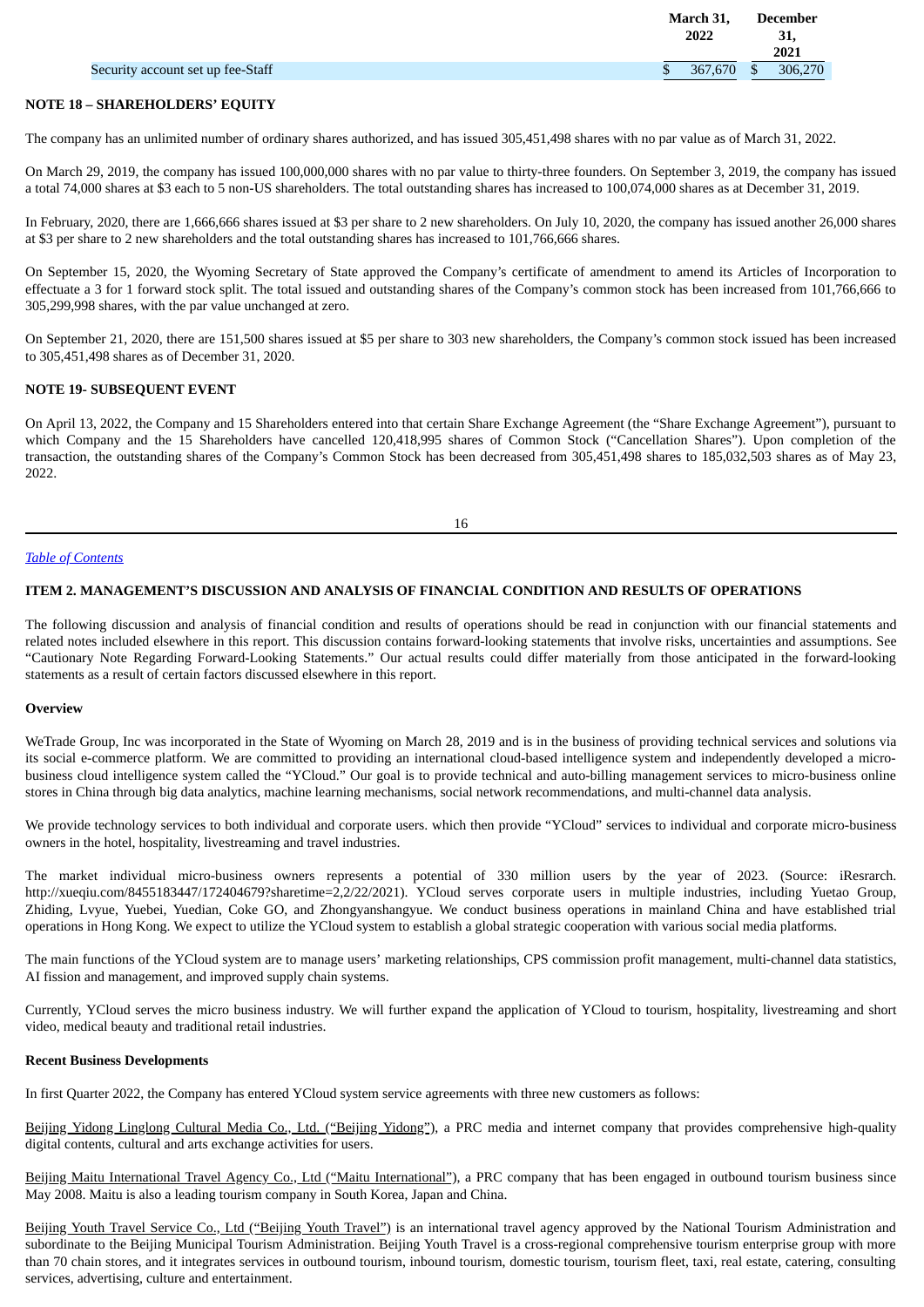#### **Results of Operations**

The following tables provide a comparison of a summary of our results of operations for the three months period ended March 31, 2022 and 2021.

#### **Results of Operations for the Three months period Ended March 31, 2022 and 2021**

| <b>Revenue:</b>                    | For the<br>period<br>March 31,<br>2022 |            | <b>From the</b><br>period<br>March 31,<br>2021 |  |
|------------------------------------|----------------------------------------|------------|------------------------------------------------|--|
| Service revenue- related party     | \$                                     | 158,518 \$ |                                                |  |
| Service revenue- non related party |                                        | 2,078,335  | 2,780,923                                      |  |
|                                    |                                        | 2,236,853  | 2,780,923                                      |  |
| <b>Cost of Sales</b>               |                                        | (789, 188) | (146,308)                                      |  |
| <b>Gross Profit</b>                |                                        | 1,447,665  | 2,634,615                                      |  |
| <b>Operating Expenses:</b>         |                                        |            |                                                |  |
| <b>General and Administrative</b>  |                                        | 805,268    | 1,889,190                                      |  |
| <b>Operations Profit</b>           |                                        | 642,397    | 745,425                                        |  |
| Other revenue                      |                                        | 48,283     | 83,515                                         |  |
| Net Profit before income tax       |                                        | 690,680    | 828,940                                        |  |
| Income tax expense                 |                                        | (129, 825) | (176, 856)                                     |  |
| <b>Net income</b>                  |                                        | 560,855    | 652,084                                        |  |

#### *Revenue from Operations*

For the three-month period ended March 31, 2022 and 2021, total revenue was \$2,236,853 and \$2,780,923 respectively, the decrease was mainly due to the decrease in Gross Merchandise Volume ("GMV") in Ycloud system as a result of Covid-19 lockdown in certain main cities in PRC since March 2022. However, the decrease is mitigated by the addition of 3 new customers during the period. Service revenue from third party were \$2,078,335 (2021: \$2,780,923) and service revenue from related party were \$158,518 (2021: \$nil) for the period March 31, 2022. The system services fees are collected from five customers of YCloud system based on the GMV as follow:

| <b>Gross Merchandise Volume ("GMV")</b> | 2022<br>US\$ | 2021<br>US\$             | <b>Service fee</b><br>$\%$ |
|-----------------------------------------|--------------|--------------------------|----------------------------|
| <b>Non-related parties:</b>             |              |                          |                            |
| Customer I                              | 33,884,182   | 80,402,192               | 3%                         |
| Customer II                             | 9,987,583    | $\overline{\phantom{a}}$ | 3%-4%                      |
| Customer III                            | 7,823,158    | ۰.                       | $3% - 4%$                  |
| Customer IV                             | 11,248,923   | $\overline{\phantom{0}}$ | 3%-4%                      |
|                                         | 62,943,846   | 80,402,192               |                            |
| <b>Related party:</b>                   |              |                          |                            |
| <b>Customer V</b>                       | 4,800,846    |                          | 3%                         |
| <b>Total GMV:</b>                       | 67,744,692   | 80,402,192               |                            |

Cost of revenue

Cost of revenue is mainly consisting of staff payroll, PRC central provident fund ("CPF"), staff benefits and YCloud system related expenses, the increase is mainly due to more staffs were recruited during the period. The increase is mainly due to more technical staffs cost were incurred for the system developments for the new customer and more YCloud system related expenses were incurred during the period.

#### *General and Administrative Expenses*

For the three months period ended March 31, 2022 and 2021, general and administrative expenses were \$805,268 and \$1,889,190 respectively, the decrease is mainly due to no advertising and exhibition expenses of approximate \$0.63 million were incurred in March 31, 2022 as compare to the prior period as a result of Covid-19 lockdown in PRC during the period. Furthermore, there are no legal due diligence expenses, travelling and other administrative expenses of approximate \$0.25 million incurred in March 31,2022 as compare to the prior period.

#### *Net Income*

As a result of the factors described above, there was a net income of \$560,855 and net income of \$652,084 for the period ended March 31, 2022 and 2021, respectively, the decrease is mainly due to decrease in Gross Merchandise Volume ("GMV") in YCloud system and services are collected from YCloud users based on GMV during the period as a result of Covid-19 lockdown in certain cities in PRC. However, the decrease of GMV are mitigated by the addition of three new customers during the period.

18

*Table of [Contents](#page-0-0)*

#### **Liquidity and Capital Resources**

As of March 31, 2022, we had cash on hand of \$7,568,537 as compared to \$2,672,940 in prior period. The increase is mainly due to account receivables of approximate US\$8.2 million collected from customers and related party during the period. However, the increase is mitigated by the prepayment of approximate US\$2.3 million for the YCloud marketing and promotion services during the period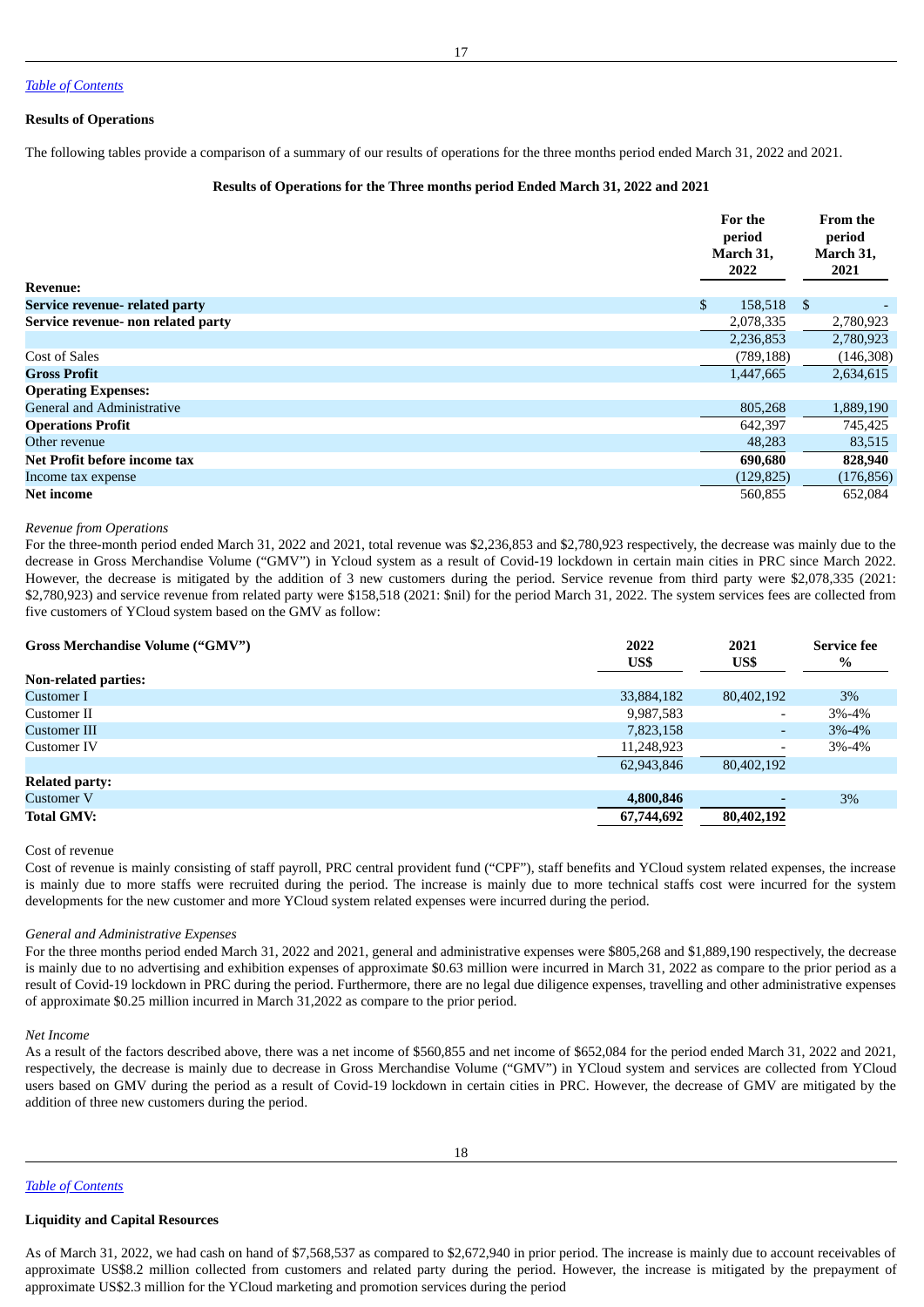## *Operating activities*

As of March 31, 2022, our continuing cash flow operating activities is \$7,420,490 for the period ended March 31, 2022 as compared to the cash flow used in operating activities of \$560,646 in prior period, which was increased by approximately of \$7.9 million. The increase was mainly due to reclassification of account receivables of approximate US\$8.2 million collected from customers and reclassification of note receivable and related party payables to financing activities during the period.

#### *Investing activities*

As of March 31, 2022, cash used in investing activities is \$723,420 for the period ended March 31, 2022 as compared to the \$nil in prior period. The increase was mainly due to addition of leasehold improvement of approximate of \$0.72 million during the period.

#### *Financing activities*

Cash provided by our financing activities was 259,840 for the three months period ended March 31, 2022 as compared to cash used in financing activities of 1,408,683. This is due to loan to third party of approximate US\$1.4 million in prior period and however there is no such loan during the period.

#### **Inflation**

Inflation does not materially affect our business or the results of our operations.

#### **Off-Balance Sheet Arrangements**

We do not have any off-balance sheet arrangements.

#### **Critical Accounting Policies**

We prepare our financial statements in accordance with generally accepted accounting principles of the United States ("GAAP"). GAAP represents a comprehensive set of accounting and disclosure rules and requirements. The preparation of our financial statements requires management to make estimates and assumptions that affect the reported amounts of assets and liabilities, the disclosure of contingent assets and liabilities at the date of the financial statements, and the reported amounts of revenues and expenses during the reporting period. Our actual results could differ from those estimates. We use historical data to assist in the forecast of our future results. Deviations from our projections are addressed when our financials are reviewed on a monthly basis. This allows us to be proactive in our approach to managing our business. It also allows us to rely on proven data rather than having to make assumptions regarding our estimates.

#### **Recent Accounting Pronouncements**

We have reviewed all the recently issued, but not yet effective, accounting pronouncements and we do not believe any of these pronouncements will have a material impact on the Company financial statements.

#### 19

## *Table of [Contents](#page-0-0)*

## <span id="page-15-0"></span>**ITEM 3. QUANTITATIVE AND QUALITATIVE DISCLOSURES ABOUT MARKET RISK**

We are a "smaller reporting company" as defined by Item  $10(f)(1)$  of Regulation S-K, and as such are not required to provide the information contained in this item pursuant to Item 305 of Regulation S-K.

## <span id="page-15-1"></span>**ITEM 4. CONTROLS AND PROCEDURES**

#### *Disclosure Controls and Procedures.*

The management of the Company is responsible for establishing and maintaining adequate internal control over financial reporting. The Company's internal control over financial reporting is a process designed under the supervision of the Company's Chief Executive Officer and Chief Financial Officer to provide reasonable assurance regarding the reliability of financial reporting and the preparation of the Company's financial statements for external purposes in accordance with U.S. generally accepted accounting principles.

With respect to the period ended March 31, 2022, under the supervision and with the participation of our management, we conducted an evaluation of the effectiveness of the design and operations of our disclosure controls and procedures, as defined in Rules 13a-15(e) and 15d-15(e) promulgated under the Securities Exchange Act of 1934.

Based upon our evaluation regarding the period ended March 31, 2022, the Company's management, including its Principal Executive Officer, has concluded that its disclosure controls and procedures were not effective due to the Company's limited internal resources and lack of ability to have multiple levels of transaction review. Material weaknesses noted are lack of an audit committee, lack of a majority of outside directors on the board of directors, resulting in ineffective oversight in the establishment and monitoring of required internal controls and procedures; and management is dominated by two individuals, without adequate compensating controls. However, management believes the financial statements and other information presented herewith are materially correct.

Our management assessed the effectiveness of our internal control over financial reporting as of March 31, 2022. In making this assessment, our management used the criteria set forth by the Committee of Sponsoring Organizations of the Treadway Commission ("COSO") in Internal Control - Integrated Framework - Guidance for Smaller Public Companies (the COSO criteria). Based on our assessment, management identified material weaknesses related to: (i) our internal audit functions; (ii) a lack of segregation of duties within accounting functions; and the lack of multiple levels of review of our accounting data. Based on this evaluation, our management concluded that as of March 31, 2022, we did not maintain effective internal control over financial reporting.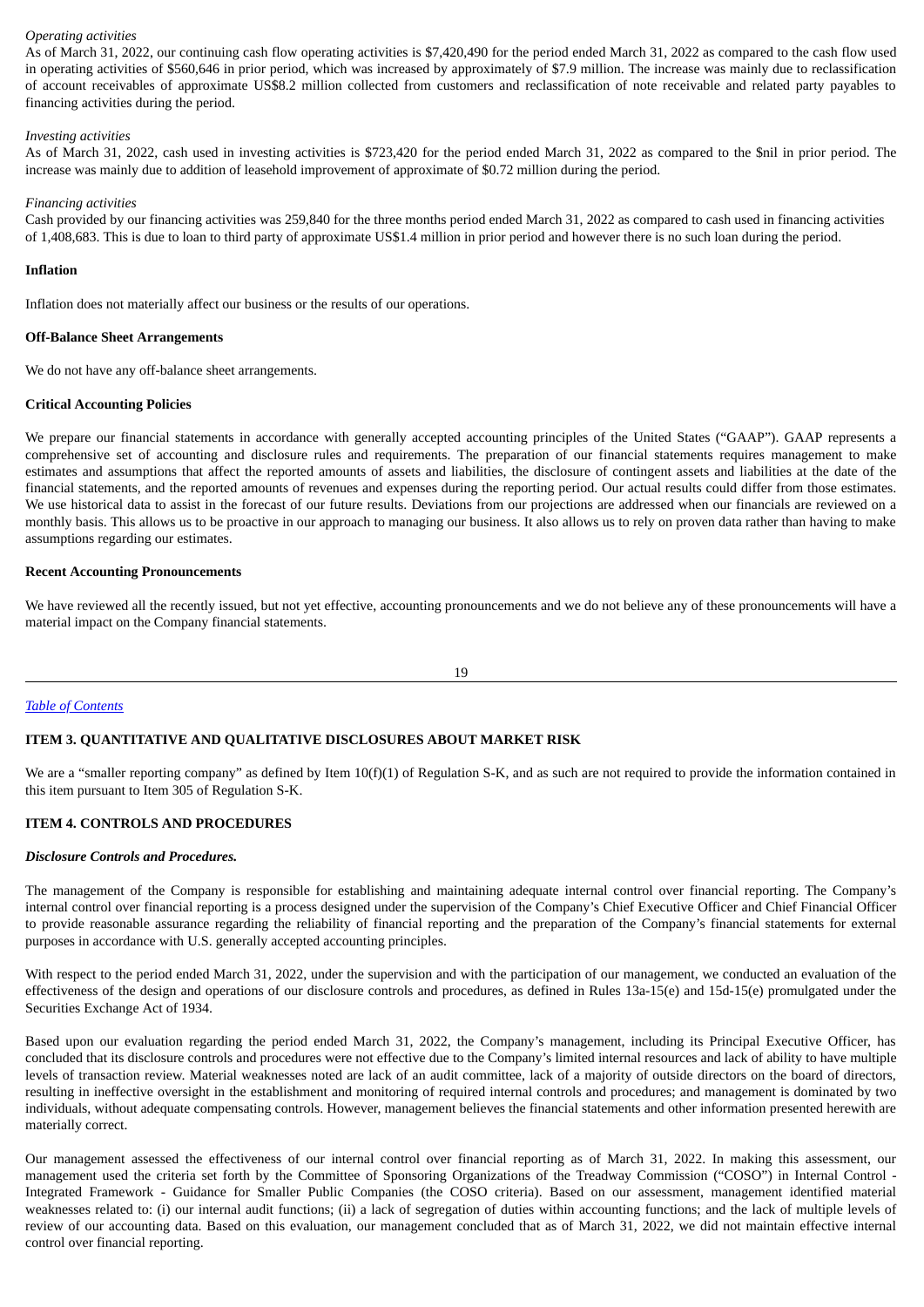Because of its inherent limitations, internal control over financial reporting may not prevent or detect misstatements. Projections of any evaluation of effectiveness to future periods are subject to the risk that controls may become inadequate because of changes in conditions, or that the degree of compliance with any policies and procedures may deteriorate. Due to our size and nature, segregation of all conflicting duties may not always be possible and may not be economically feasible. To the extent possible, we will implement procedures to assure that the initiation of transactions, the custody of assets and the recording of transactions will be performed by separate individuals. With proper funding we plan on remediating the significant deficiencies identified above, and we will continue to monitor the effectiveness of these steps and make any changes that our management deems appropriate.

A material weakness is a control deficiency (within the meaning of Public Company Accounting Oversight Board Auditing Standard No. 5) or combination of control deficiencies, that results in a reasonable possibility that a material misstatement of the annual or interim financial statements will not be prevented or detected on a timely basis.

## **Changes in Internal Control over Financial Reporting**

There were no changes in our internal control over financial reporting that occurred during our most recently completed fiscal quarter that has materially affected, or are reasonably likely to materially affect, our internal control over financial reporting.

20

*Table of [Contents](#page-0-0)*

## <span id="page-16-0"></span>**PART II – OTHER INFORMATION**

#### <span id="page-16-1"></span>**ITEM 1. LEGAL PROCEEDINGS**

None.

## <span id="page-16-2"></span>**ITEM 1A. RISK FACTORS**

We are a "smaller reporting company" as defined by Item 10(f)(1) of Regulation S-K, and as such are not required to provide the information contained in this item.

## <span id="page-16-3"></span>**ITEM 2. UNREGISTERED SALES OF EQUITY SECURITIES AND USE OF PROCEEDS**

None.

## <span id="page-16-4"></span>**ITEM 3. DEFAULTS UPON SENIOR SECURITIES**

No senior securities were issued and outstanding during the three months ended March 31, 2022.

#### <span id="page-16-5"></span>**ITEM 4. MINE SAFETY DISCLOSURES**

Not applicable to our Company.

#### <span id="page-16-6"></span>**ITEM 5. OTHER INFORMATION**

On April 13, 2022, the Company and 15 Shareholders entered into that certain Share Exchange Agreement (the "Share Exchange Agreement"), pursuant to which Company and the 15 Shareholders have cancelled 120,418,995 shares of Common Stock ("Cancellation Shares"). Upon completion of the transaction, the outstanding shares of the Company's Common Stock has been decreased from 305,451,498 shares to 185,032,503 shares.

<span id="page-16-8"></span>21

# *Table of [Contents](#page-0-0)*

## <span id="page-16-7"></span>**ITEM 6. EXHIBITS**

| Exhibit No. | <b>Description</b>                                                                                                                         |
|-------------|--------------------------------------------------------------------------------------------------------------------------------------------|
| 31.1        | Certification of Principal Executive Officer filed pursuant to Exchange Act Rules 13a-14(a) and 15d-14(a), as adopted pursuant to Section  |
|             | 302 of the Sarbanes-Oxley Act of 2002 Filed herewith                                                                                       |
| 31.2        | Certification of Principal Financial Officer filed pursuant to Exchange Act Rules 13a-14(a) and 15d-14(a), as adopted pursuant to Section  |
|             | 302 of the Sarbanes-Oxley Act of 2002 Filed herewith                                                                                       |
| 32.1        | Certification of Chief Executive Officer furnished pursuant to 18 U.S.C. Section 1350, as adopted pursuant to Section 906 of the Sarbanes- |
|             | Oxley Act of 2002 Filed herewith                                                                                                           |
| 32.2        | Certification of Chief Financial Officer furnished pursuant to 18 U.S.C. Section 1350, as adopted pursuant to Section 906 of the Sarbanes- |
|             | Oxley Act of 2002 Filed herewith                                                                                                           |
| 101         | Financial statements from the quarterly report on Form 10-Q of Wetrade Group Inc for the fiscal quarter ended March 31, 2022, formatted    |
|             | in XBRL: (i) the Balance Sheet; (ii) the Statement of Income; (iii) the Statement of Cash Flows; and (iv) the Notes to the Financial       |
|             | Statements Filed herewith                                                                                                                  |
|             |                                                                                                                                            |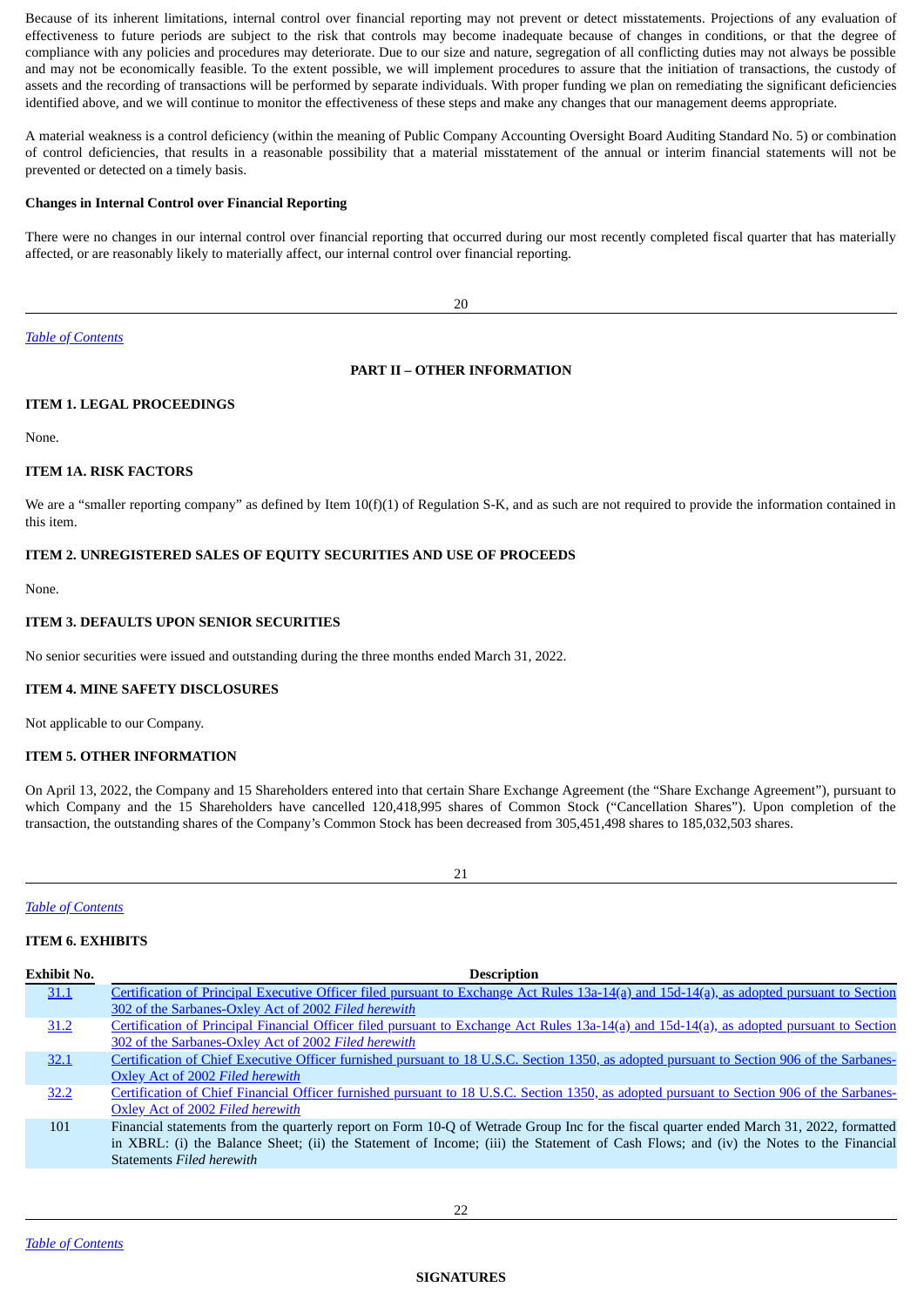Pursuant to the requirements of the Securities Exchange Act of 1934, the registrant has duly caused this report to be signed on its behalf by the undersigned, thereunto duly authorized.

**WETRADE GROUP INC**

Dated May 23, 2022 By: */s/ Pijun, Liu*

Pijun, Liu

Chief Executive Officer

*/s/ Kean Tat, Che* Kean Tat, Che Chief Financial Officer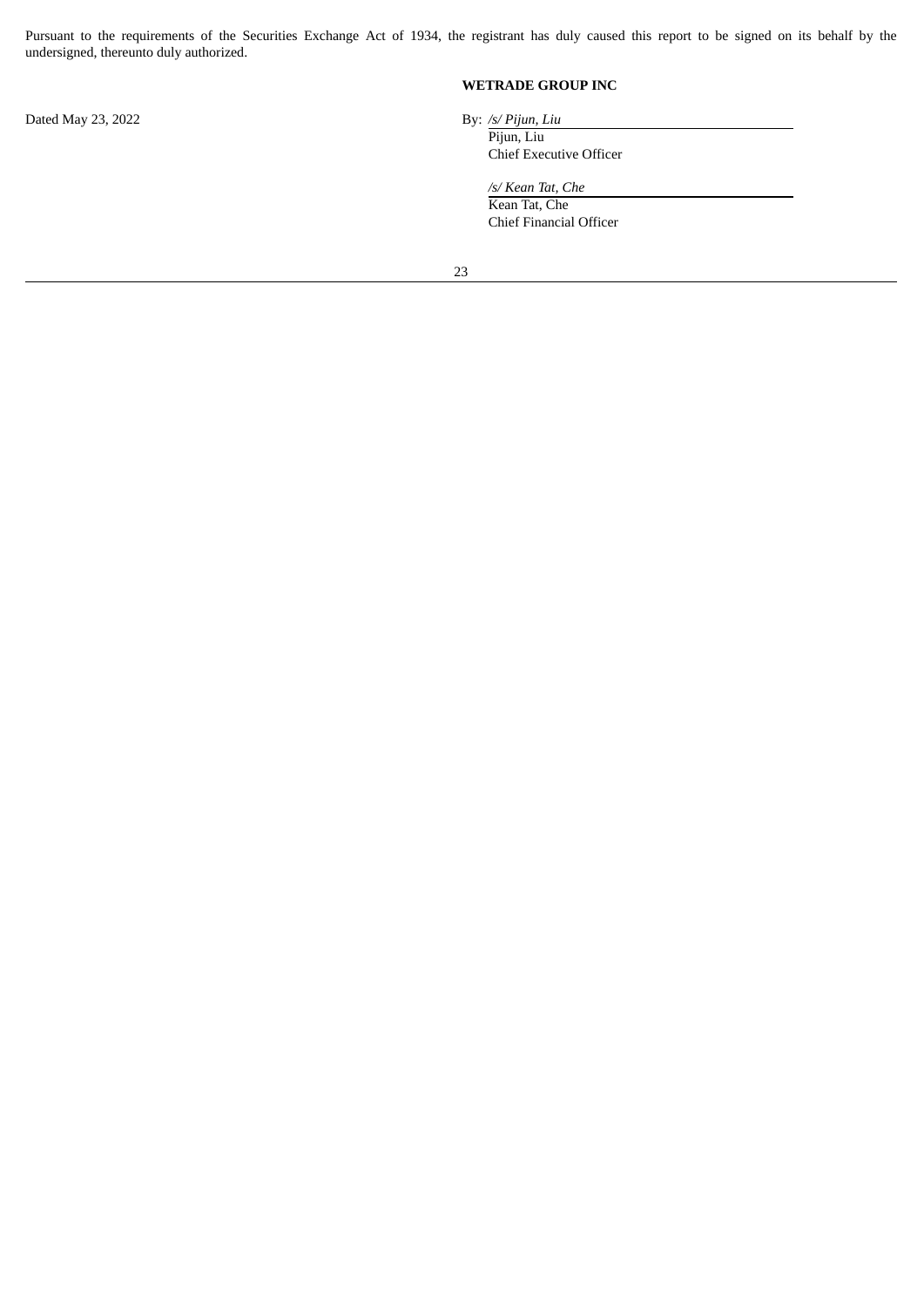## **CERTIFICATION OF CHIEF EXECUTIVE OFFICER PURSUANT TO 15 U.S.C. SECTION 7241, AS ADOPTED PURSUANT TO SECTION 302 OF THE SARBANES-OXLEY ACT OF 2002**

<span id="page-18-0"></span>I, Pijun Liu, certify that:

- 1 I have reviewed the quarterly report on Form 10-Q of We Trade Group Inc., a Wyoming corporation, for the period ended March 31, 2022, as filed with the Securities and Exchange Commission;
- 2 Based on my knowledge, this report does not contain any untrue statement of a material fact or omit to state a material fact necessary to make the statements made, in light of the circumstances under which such statements were made, not misleading with respect to the period covered by this report;
- 3 Based on my knowledge, the financial statements and other financial information included in this report, fairly present in all material respects the financial condition, results of operations and cash flows of the registrant as of and for, the periods presented in this report;
- 4 The registrant's other certifying officer and I are responsible for establishing and maintaining disclosure controls and procedures (as defined in Exchange Act Rules 13a-15(e) and 15d-15(e)) and internal control over financial reporting (as defined in Exchange Act Rules 13a-15(f) and 15d- $15(f)$ ) for the registrant and have:
	- (a) Designed such disclosure controls and procedures, or caused such disclosure controls and procedures to be designed under our supervision, to ensure that material information relating to the registrant, including its consolidated subsidiaries, is made known to us by others within those entities, particularly during the period in which this report is being prepared;
	- (b) Designed such internal control over financial reporting, or caused such internal control over financial reporting to be designed under our supervision, to provide reasonable assurance regarding the reliability of financial reporting and the preparation of financial statements for external purposes in accordance with generally accepted accounting principles;
	- (c) Evaluated the effectiveness of the registrant's disclosure controls and procedures and presented in this report our conclusions about the effectiveness of the disclosure controls and procedures, as of the end of the period covered by this report based on such evaluation; and
	- (d) Disclosed in this report any change in the registrant's internal control over financial reporting that occurred during the registrant's most recent fiscal quarter (the registrant's fourth fiscal quarter in the case of an Annual Report) that has materially affected, or is reasonably likely to materially affect, the registrant's internal control over financial reporting; and
- 5 The registrant's other certifying officer and I have disclosed, based on our most recent evaluation of internal control over financial reporting, to the registrant's auditors and the audit committee of the registrant's board of directors (or persons performing the equivalent functions):
	- (a) All significant deficiencies and material weaknesses in the design or operation of internal control over financial reporting which are reasonably likely to adversely affect the registrant's ability to record, process, summarize and report financial information; and
	- (b) Any fraud, whether or not material, that involves management or other employees who have a significant role in the registrant's internal control over financial reporting.

Date: May 23, 2022 */s/ Pijun Liu*

Pijun Liu Chief Executive Officer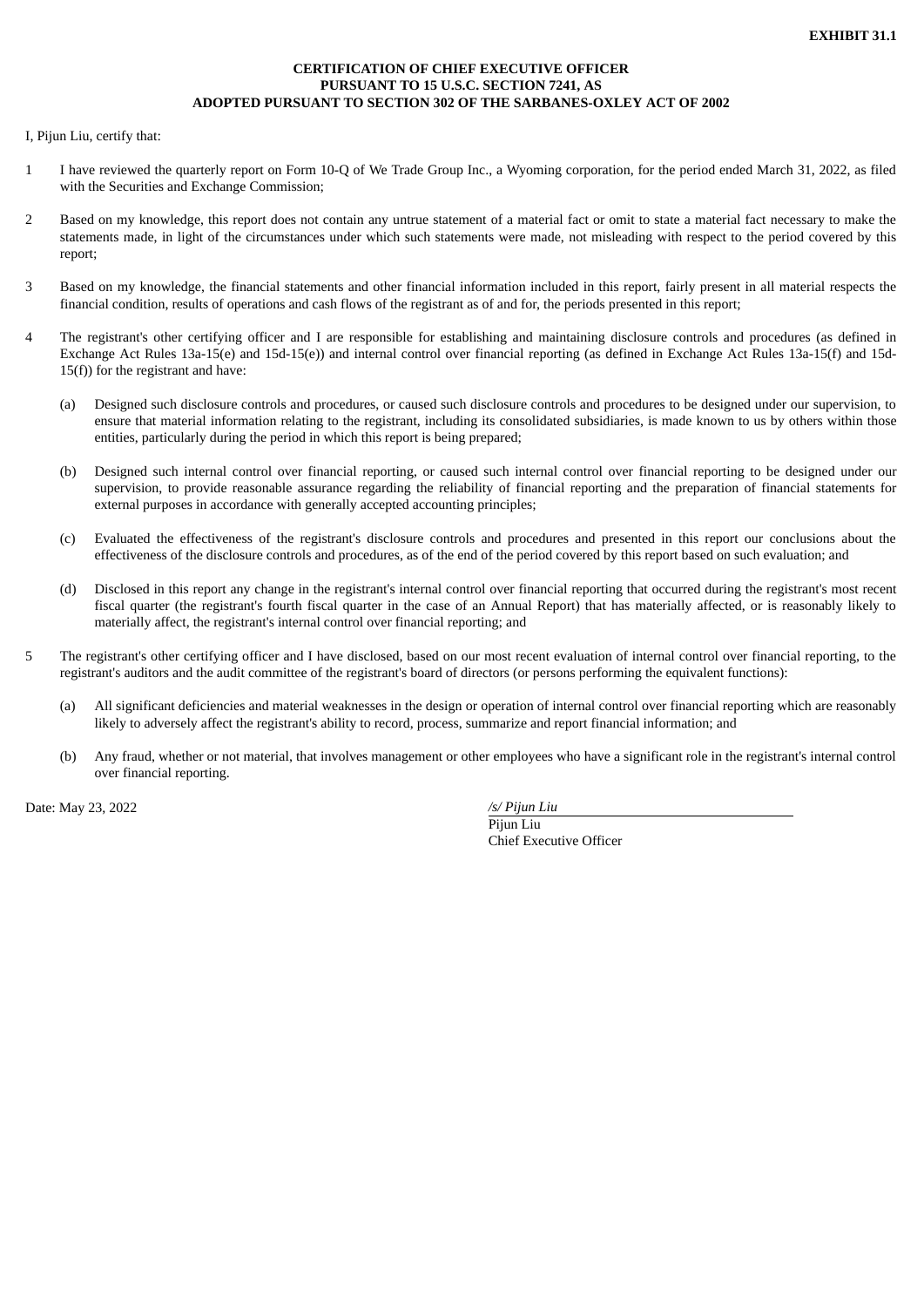## **CERTIFICATION BY THE CHIEF FINANCIAL OFFICER PURSUANT TO SECTION 302 OF THE SARBANES-OXLEY ACT OF 2002**

<span id="page-19-0"></span>I, Che Kean Tat, certify that:

- 1 I have reviewed the Quarterly Report on Form 10-Q of We Trade Group Inc., a Wyoming corporation, for the period ended March 31, 2022, as filed with the Securities and Exchange Commission;
- 2 Based on my knowledge, this report does not contain any untrue statement of a material fact or omit to state a material fact necessary to make the statements made, in light of the circumstances under which such statements were made, not misleading with respect to the period covered by this report;
- 3 Based on my knowledge, the financial statements and other financial information included in this report, fairly present in all material respects the financial condition, results of operations and cash flows of the registrant as of and for, the periods presented in this report;
- 4 The registrant's other certifying officer and I are responsible for establishing and maintaining disclosure controls and procedures (as defined in Exchange Act Rules 13a-15(e) and 15d-15(e)) and internal control over financial reporting (as defined in Exchange Act Rules 13a-15(f) and 15d-15(f)) for the registrant and have:
	- (a) Designed such disclosure controls and procedures, or caused such disclosure controls and procedures to be designed under our supervision, to ensure that material information relating to the registrant, including its consolidated subsidiaries, is made known to us by others within those entities, particularly during the period in which this report is being prepared;
	- (b) Designed such internal control over financial reporting, or caused such internal control over financial reporting to be designed under our supervision, to provide reasonable assurance regarding the reliability of financial reporting and the preparation of financial statements for external purposes in accordance with generally accepted accounting principles;
	- (c) Evaluated the effectiveness of the registrant's disclosure controls and procedures and presented in this report our conclusions about the effectiveness of the disclosure controls and procedures, as of the end of the period covered by this report based on such evaluation; and
	- (d) Disclosed in this report any change in the registrant's internal control over financial reporting that occurred during the registrant's most recent fiscal quarter (the registrant's fourth fiscal quarter in the case of an Annual Report) that has materially affected, or is reasonably likely to materially affect, the registrant's internal control over financial reporting; and
- 5 The registrant's other certifying officer and I have disclosed, based on our most recent evaluation of internal control over financial reporting, to the registrant's auditors and the audit committee of the registrant's board of directors (or persons performing the equivalent functions):
	- (a) All significant deficiencies and material weaknesses in the design or operation of internal control over financial reporting which are reasonably likely to adversely affect the registrant's ability to record, process, summarize and report financial information; and
	- (b) Any fraud, whether or not material, that involves management or other employees who have a significant role in the registrant's internal control over financial reporting.

Date: May 23, 2022 */s/ CHE KEAN TAT*

Che Kean Tat Chief Financial Officer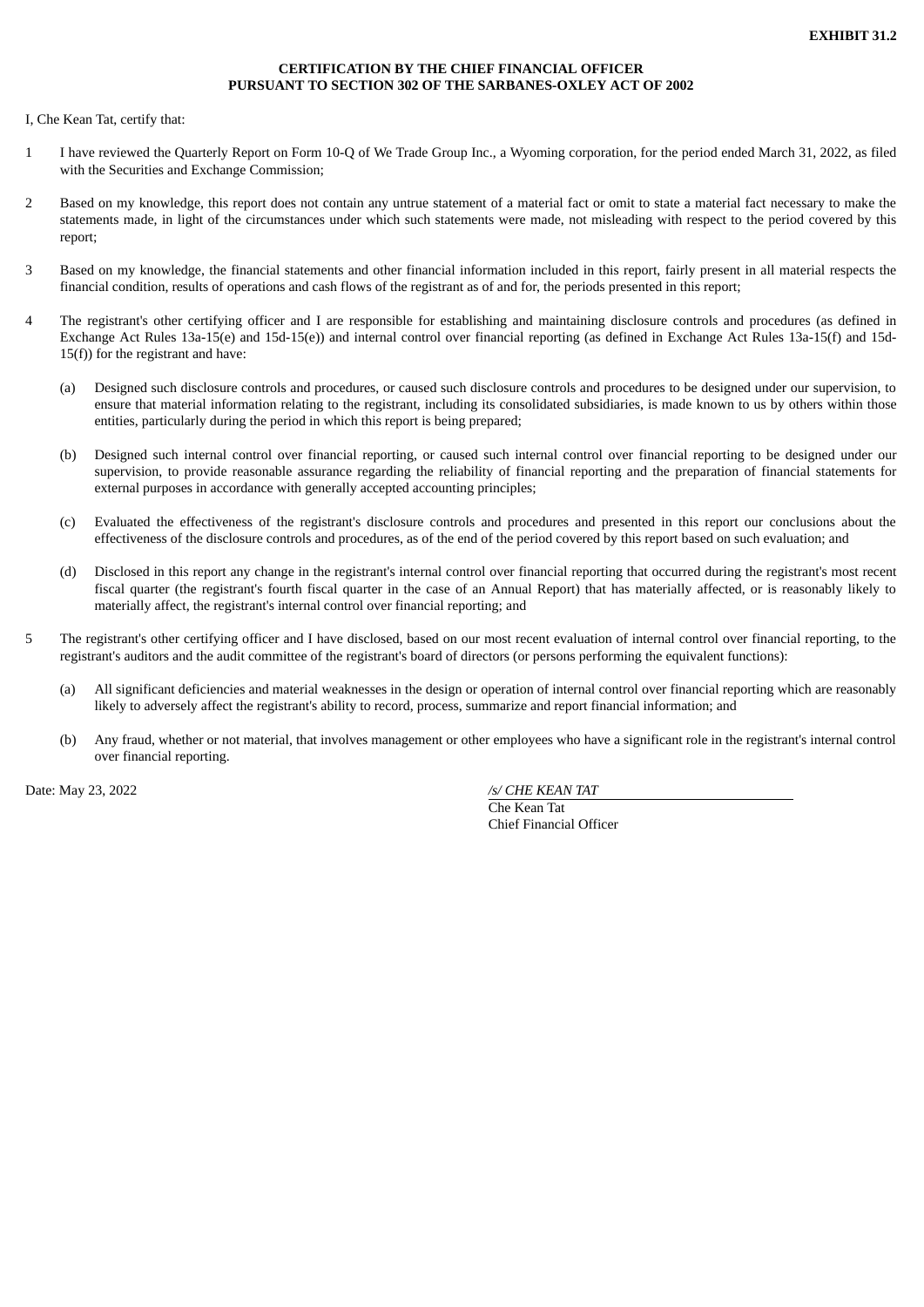## **CERTIFICATION PURSUANT TO 18 U.S.C. SECTION 1350 AS ADOPTED PURSUANT TO SECTION 906 OF THE SARBANES-OXLEY ACT OF 2002**

<span id="page-20-0"></span>I, Pijun Liu, Director and Chief Executive Officer of WeTrade Group Inc. (the "Company"), do hereby certify, in connection with Quarterly Report on Form 10-Q for the quarter ended March 31, 2022 (the "Report") of the Company, the undersigned, in the capacity and on the date indicated below, hereby certifies pursuant to 18 U.S.C. Section 1350, as adopted pursuant to Section 906 of the Sarbanes-Oxley Act of 2002, that:

1. The Report fully complies with the requirements of Section 13(a) or 15(d) of the Securities Exchange Act of 1934, as amended; and

2. The information contained in the Report fairly presents, in all material respects, the financial condition and results of operations of the Company.

Date: May 23, 2022 **By:** */s/ Pijun Liu* 

Pijun Liu Chief Executive Officer (principal executive officer)